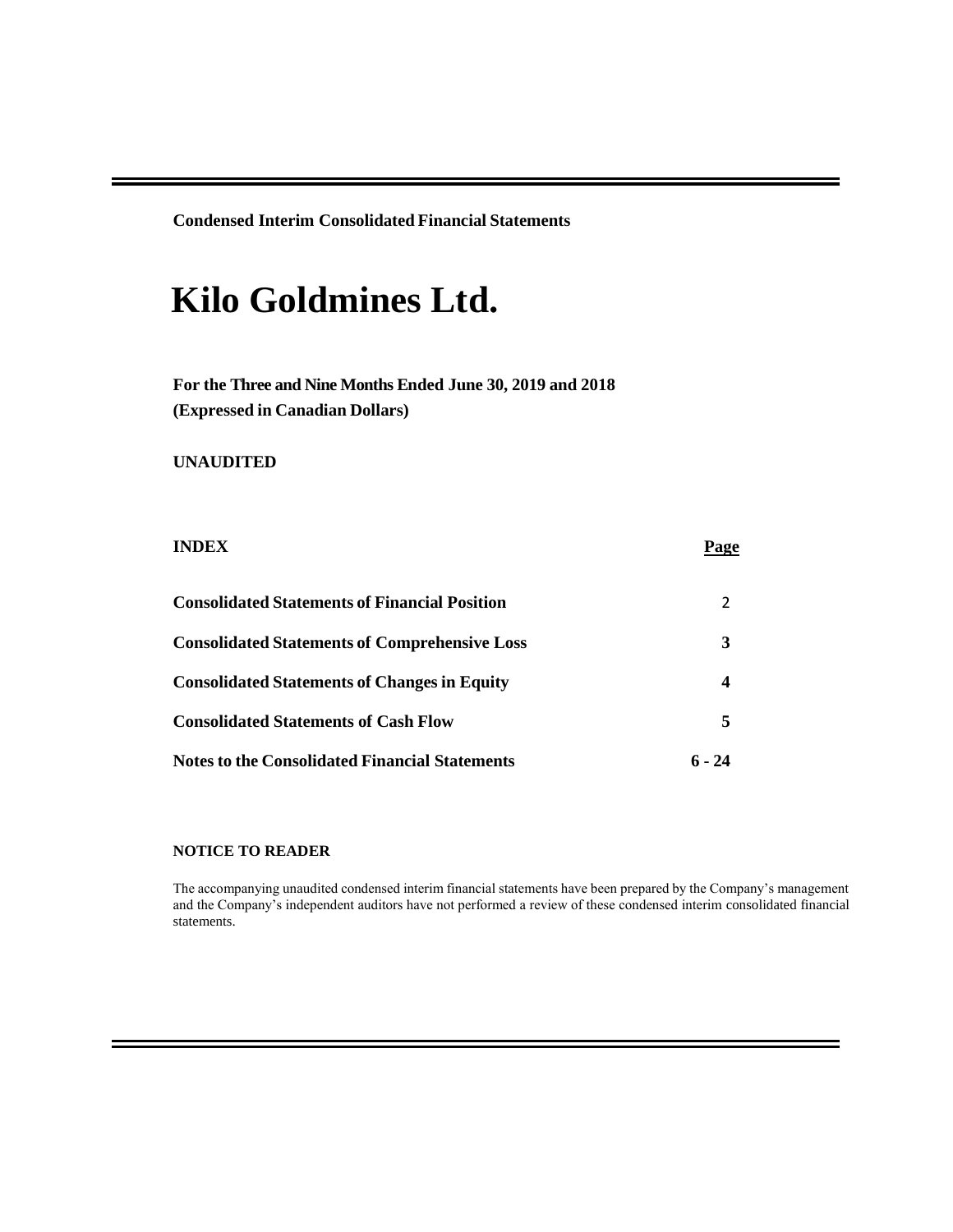## **Kilo Goldmines Ltd. Consolidated Statements of Financial Position**

(Expressed in Canadian dollars)

|                                          | <b>June 30,</b><br>2019<br><b>Unaudited</b><br>\$ | September 30,<br>2018<br><b>Audited</b><br>\$ |
|------------------------------------------|---------------------------------------------------|-----------------------------------------------|
| Assets                                   |                                                   |                                               |
| <b>Current Assets</b>                    |                                                   |                                               |
| Cash and cash equivalents                | 162,179                                           | 350,886                                       |
| Receivables                              | 51,059                                            | 32,922                                        |
| Prepaid expenses                         | 38,031                                            | 25,638                                        |
|                                          | 251,269                                           | 409,446                                       |
| <b>Non-Current Assets</b>                |                                                   |                                               |
| Property, Plant and Equipment (note 5)   | 396,671                                           | 412,316                                       |
| Reclamation Bonds (note 7)               | 92,456                                            | 357,999                                       |
|                                          | 740,397                                           | 1,179,761                                     |
| <b>Liabilities</b>                       |                                                   |                                               |
| <b>Current Liabilities</b>               |                                                   |                                               |
| Accounts payable and accrued liabilities | 955,444                                           | 326,080                                       |
| Secured loan (note 8)                    | 688,275                                           | 465,369                                       |
|                                          | 1,643,719                                         | 791,449                                       |
| <b>Shareholders' Equity</b>              |                                                   |                                               |
| Share Capital (note 9)                   | 64,797,488                                        | 64,797,488                                    |
| Warrants (note 10)                       |                                                   | 1,746,048                                     |
| Stock Options (note 11)                  | 785,505                                           | 936,206                                       |
| <b>Contributed Surplus</b>               | 21,430,541                                        | 19,533,792                                    |
| <b>Cumulative Translation Reserve</b>    | 94,794                                            | 88,061                                        |
| <b>Deficit</b>                           | (88,011,650)                                      | (86, 713, 283)                                |
|                                          | (903, 322)                                        | 388,312                                       |
|                                          | 740,397                                           | 1,179,761                                     |

 *Commitments (Note 15)*  The accompanying notes form an integral part of these consolidated financial statements  *Subsequent events (Note 17)* 

 *Signed: DG Netherway,* 

Director *Signed: J Mustard,* Director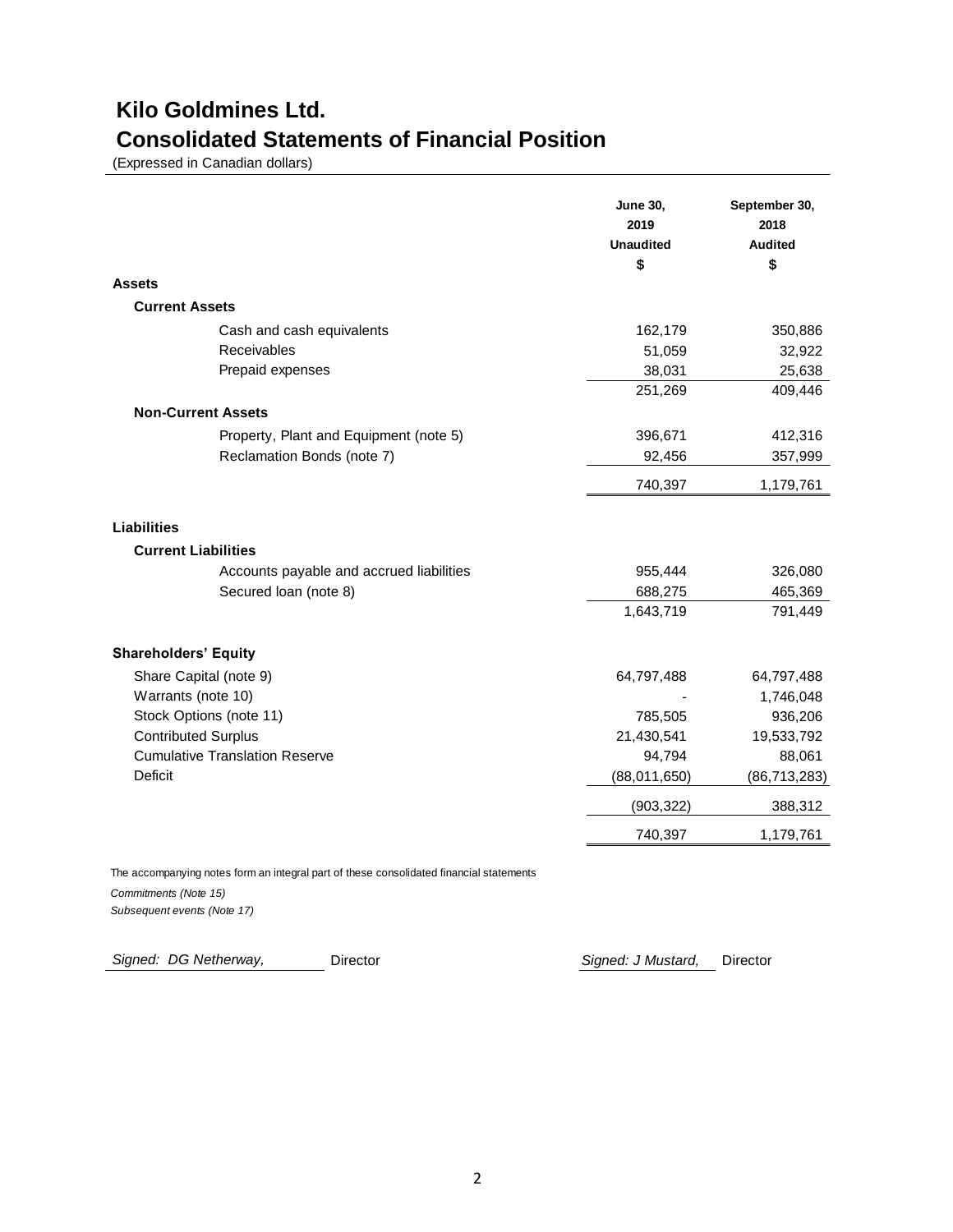### **Kilo Goldmines Ltd. Consolidated Statements of Comprehensive Loss**

For the Three and Nine months ended June 30, 2019 and 2018

(Expressed in Canadian Dollars)

|                                                                                                      | Nine months ended |                  |    |                  | Three Months Ended |                  |
|------------------------------------------------------------------------------------------------------|-------------------|------------------|----|------------------|--------------------|------------------|
|                                                                                                      |                   | June 30,<br>2019 |    | June 30,<br>2018 | June 30,<br>2019   | June 30,<br>2018 |
| <b>Expenses</b>                                                                                      |                   |                  |    |                  |                    |                  |
| Corporate and administrative expenses                                                                | \$                | 437,855          | \$ | 518,221          | \$<br>133,436      | \$<br>150,658    |
| Exploration and evaluation (note 6)                                                                  |                   | 879,234          |    | 1,388,964        | 127,183            | 363,540          |
| Amortization (note 5)                                                                                |                   | 22,379           |    | 22,379           | 7,459              | 7,460            |
| (Gain) Loss on foreign exchange                                                                      |                   | (36,000)         |    | (69, 633)        | (35,689)           | (87, 773)        |
| Less:                                                                                                |                   |                  |    |                  |                    |                  |
| Interest income                                                                                      |                   | (5, 101)         |    | (436)            | (4,704)            |                  |
| Loss for the period                                                                                  |                   | (1, 298, 367)    |    | (1,859,495)      | (227, 685)         | (433, 885)       |
| Other Comprehensive Income (Loss) for the period<br>Item that may be reclassified to profit or loss: |                   |                  |    |                  |                    |                  |
| <b>Currency Translation Adjustment</b>                                                               |                   | 6,733            |    | 40,076           | (7, 724)           | 18,075           |
| <b>Total Comprehensive Loss for the period</b>                                                       | \$                | (1, 291, 634)    | \$ | (1,819,419)      | \$<br>(235, 409)   | (415, 810)       |
| Loss per Share - basic and diluted                                                                   | \$                | (0.01)           | \$ | (0.01)           | \$<br>(0.00)       | (0.00)           |
| <b>Weighted Average Number of Common Shares</b><br>Outstanding - basic and diluted                   |                   | 169,699,855      |    | 169,699,855      | 169,699,855        | 169,699,855      |

The accompanying notes form an integral part of these consolidated financial statements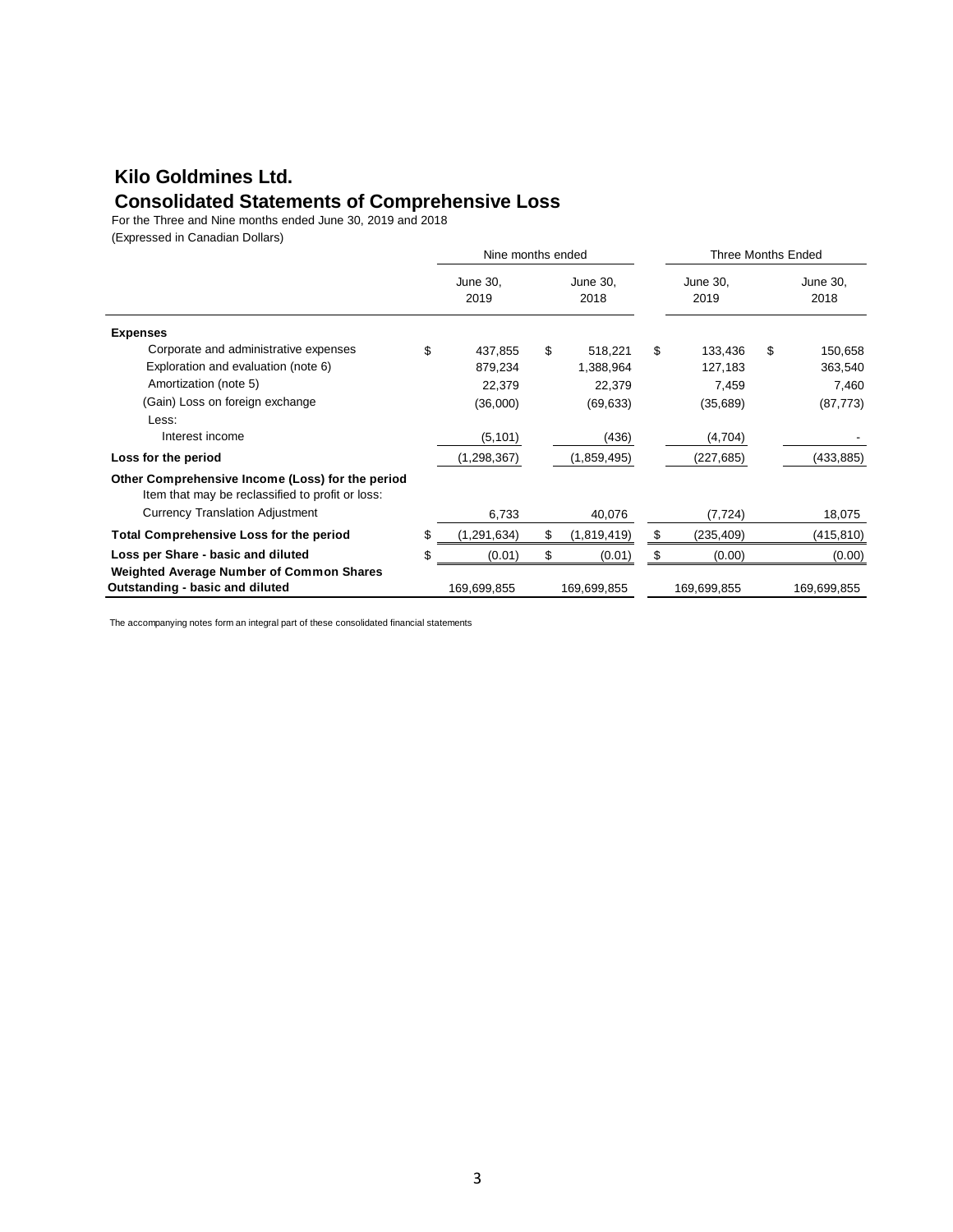### **Consolidated Statements of Changes in Equity Kilo Goldmines Ltd.**

For the Nine Months Ended June 30, 2019 and 2018

(expressed in Canadian dollars)

|                                         | <b>Common Stock</b>      | Note 9 |                          |      | Note 10                  |      | Note 11                  |      | Contributed              |      | <b>Cumulative</b><br><b>Translation</b> |    | Accumulated         |                          |
|-----------------------------------------|--------------------------|--------|--------------------------|------|--------------------------|------|--------------------------|------|--------------------------|------|-----------------------------------------|----|---------------------|--------------------------|
|                                         | <b>Shares</b>            |        | Amount                   |      | Warrants                 |      | <b>Stock Options</b>     |      | <b>Surplus</b>           |      | Reserve                                 |    | <b>Deficit</b>      | Total                    |
| Balance - October 1, 2018               | 169,699,855              |        | 64,797,488 \$            |      | 1,746,048 \$             |      | 936,206                  | - \$ | 19,533,792 \$            |      | 88,061                                  | S. | $(86,713,283)$ \$   | 388,312                  |
| Warrants expired                        | $\overline{\phantom{0}}$ |        | $\overline{\phantom{a}}$ |      | (1,746,048)              |      | $\overline{\phantom{a}}$ |      | 1,746,048                |      | $\overline{\phantom{0}}$                |    |                     | $\overline{\phantom{a}}$ |
| Stock options cancelled                 |                          |        | $\overline{\phantom{a}}$ |      | $\overline{\phantom{0}}$ |      | (150, 701)               |      | 150,701                  |      |                                         |    |                     |                          |
| Foreign currency translation adjustment |                          |        | $\overline{\phantom{a}}$ |      | $\overline{\phantom{a}}$ |      | $\overline{\phantom{a}}$ |      | $\overline{\phantom{0}}$ |      | 6,733                                   |    |                     | 6,733                    |
| Net loss                                |                          |        | $\overline{\phantom{a}}$ |      | $\overline{\phantom{0}}$ |      |                          |      |                          |      |                                         |    | (1, 298, 367)       | (1, 298, 367)            |
| <b>Balance - June 30, 2019</b>          | 169,699,855              | ж.     | 64,797,488 \$            |      |                          | Жħ   | 785,505                  | \$   | 21,430,541               | .ზ   | 94,794                                  | Ж, | $(88,011,650)$ \$   | (903, 322)               |
| Balance - October 1, 2017               | 169,699,855 \$           |        | 64,797,488               | \$.  | 5,680,887                | \$.  | 1.062.836                | -\$  | 15,373,503 \$            |      | 68,387                                  | \$ | $(84,311,358)$ \$   | 2,671,743                |
| Foreign currency translation adjustment | $\overline{\phantom{0}}$ |        | $\overline{\phantom{a}}$ |      | $\overline{\phantom{a}}$ |      | $\overline{\phantom{a}}$ |      | $\overline{\phantom{0}}$ |      | 40,076                                  |    |                     | 40,076                   |
| Net loss                                | $\overline{\phantom{0}}$ |        | $\overline{\phantom{a}}$ |      | $\overline{\phantom{a}}$ |      | $\overline{\phantom{a}}$ |      |                          |      |                                         |    | (1,859,494)         | (1,859,494)              |
| <b>Balance - June 30, 2018</b>          | 169,699,855              |        | 64,797,488               | - \$ | 5,680,887                | - \$ | 1,062,836                | - 55 | 15,373,503               | - 96 | 108,463                                 |    | $(86, 170, 852)$ \$ | 852,325                  |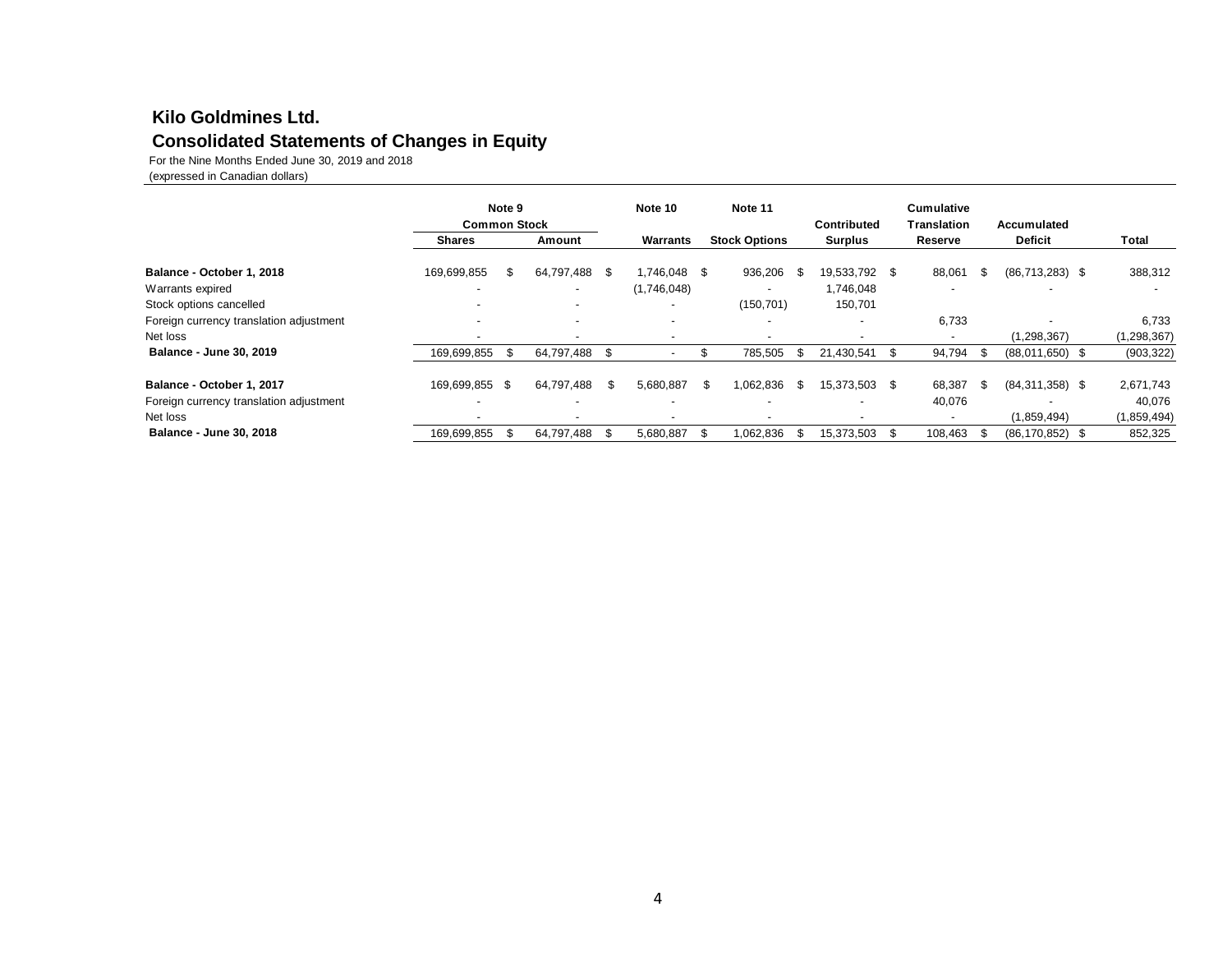## **Kilo Goldmines Ltd.**

### **Consolidated Statements of Cash Flows**

For the Nine Months Ended June 30, 2019 and 2018

(Expressed in Canadian Dollars)

|                                                     | 2019                | 2018              |
|-----------------------------------------------------|---------------------|-------------------|
| <b>Cash Flows from Operating Activities</b>         |                     |                   |
| Net loss for the period                             | \$<br>(1, 298, 367) | \$<br>(1,859,494) |
| Items not affecting cash:                           |                     |                   |
| Amortization                                        | 22,379              | 22,379            |
| Deferred lease inducement                           |                     | (2, 475)          |
|                                                     | (1, 275, 988)       | (1,839,590)       |
| Net changes in non-cash working capital:            |                     |                   |
| Receivables                                         | (18, 137)           | 91,374            |
| Prepaid expenses                                    | (12, 393)           | 3,361             |
| Accounts payable and accrued liabilities            | 629,364             | 94,810            |
|                                                     | (677, 154)          | (1,650,045)       |
| <b>Cash Flows from Financing Activities</b>         |                     |                   |
| Secured Ioan                                        | 222,906             |                   |
| <b>Cash Flows from Investing Activities</b>         |                     |                   |
| <b>Reclamation bonds</b>                            | 265,543             |                   |
| <b>Change in Cash</b>                               | (188, 707)          | (1,650,045)       |
| Effect of exchange rate changes on cash             |                     | (23, 476)         |
| Cash and Cash Equivalents - Beginning of the period | 350,886             | 2,002,255         |
| Cash and Cash Equivalents - End of the period       | \$<br>162,179       | \$<br>328,734     |

The accompanying notes form an integral part of these consolidated financial statements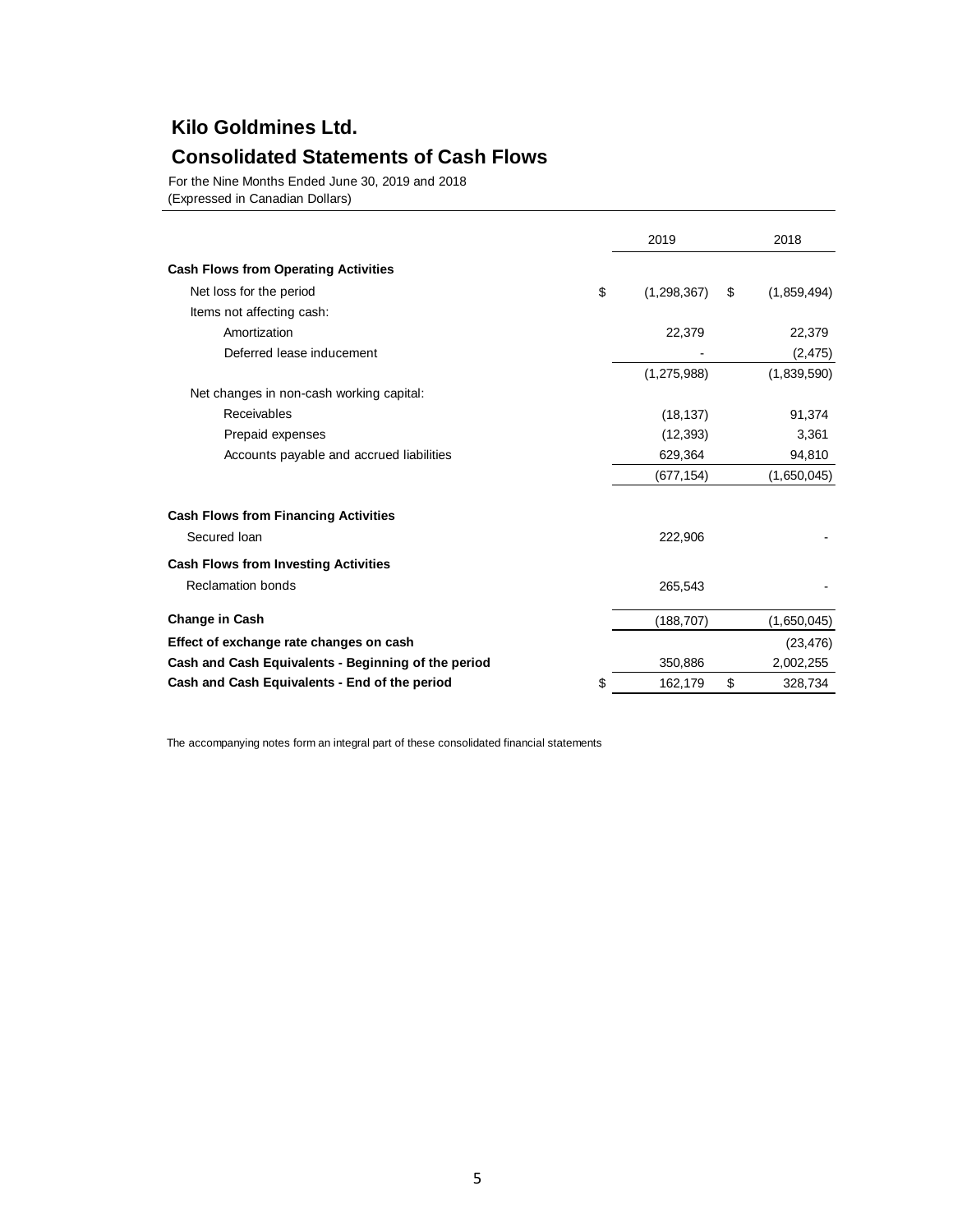#### **1. Nature of Operations**

Kilo Goldmines Ltd. (the "Company" or "KGL" or "Kilo") is a publicly listed company incorporated pursuant to the provisions of the Business Corporations Act (Ontario). The Company's common shares are listed on the TSX Venture Exchange (TSXV: KGL).

The registered address, principal address and records office of the Company is located at 141 Adelaide Street West, Suite 340, Toronto, Ontario.

The Company is in the process of exploring its mineral resource properties located principally in the Democratic Republic of Congo (the "DRC"), and is currently under care and maintenance. To date, the Company has not earned significant revenues and is considered to be in the exploration stage.

The business of mining and exploring for minerals involves a high degree of risk and there can be no assurance that future exploration programs will result in profitable mining operations. The Company's continued existence is dependent upon the preservation of its interests in the underlying properties, the discovery of economically recoverable reserves, the achievement of profitable operations, or the ability of the Company to raise additional financing, if necessary, or alternatively upon the Company's ability to dispose of its interests on an advantageous basis. The Company's resource properties which are located outside of North America are subject to title risk, the risk of foreign investment, foreign political influence, including increases in taxes and royalties, renegotiation of contracts, expropriation and currency exchange fluctuations and restrictions.

#### **2. Going Concern**

These consolidated financial statements have been prepared on a going concern basis, which presumes the realization of assets and discharge of liabilities in the normal course of business. The recoverability of the costs incurred to date on exploration properties is dependent upon the existence of economically recoverable reserves, the ability of the Company to obtain the necessary financing to complete the exploration and development of its resource properties and upon future profitable production or proceeds from the disposition of the resource properties. The Company has periodically to raise funds to continue operations and, although it has been successful thus far in doing so, there is no assurance it will be able to do so at this time. These factors and the current working capital deficit of \$1,392,450, which includes outstanding 2019 property licence fees on the Somituri licences and repayment of a secured loan now overdue, create material uncertainties that cast significant doubt about the Company's ability to continue as a going concern.

The Company has not generated revenue from operations, and incurred a comprehensive loss of \$1,298,367 during the nine months ended June 30, 2019, (2018: \$1,859,495) and as of that date the Company's accumulated deficit was \$88,011,650 (September 30, 2018: \$86,713,283).

#### **3. Basis of Presentation**

These consolidated in terim financial statements include the accounts of the Company, its wholly owned subsidiaries Kilo Goldmines Inc. ("Kilo Inc.") and Kilo Isiro Atlantic Ltd., and the 71.25% owned subsidiary KGL Somituri SARL, and its 49% equity interest in Isiro (Jersey) Limited and KGL Isiro SARL. All intercompany accounts and transactions have been eliminated.

#### a) Statement of Compliance

The Company's condensed interim consolidated financial statements have been prepared in accordance with IAS 34, Interim Financial Reporting ("IAS 34"). The IAS 34 condensed interim consolidated financial statements do not include all of the information required for annual financial statements, and should be read in conjunction with the Company's audited consolidated financial statements for the year ended September 30, 2018, which were prepared in accordance with International Financial Reporting Standards ("IFRS") as issued by the International Accounting Standards Board ("IASB") and interpretations of the International Financial Reporting Standards Interpretations Committee.

The significant accounting policies (note 3) have been applied consistently to all periods. These policies are based on IFRS effective as of June 30, 2019. The Board of Directors approved the statements on August 27, 2019.

b) Basis of Measurement

The Company's consolidated financial statements have been prepared on the historical cost basis, except for certain financial instruments that are measured at fair value.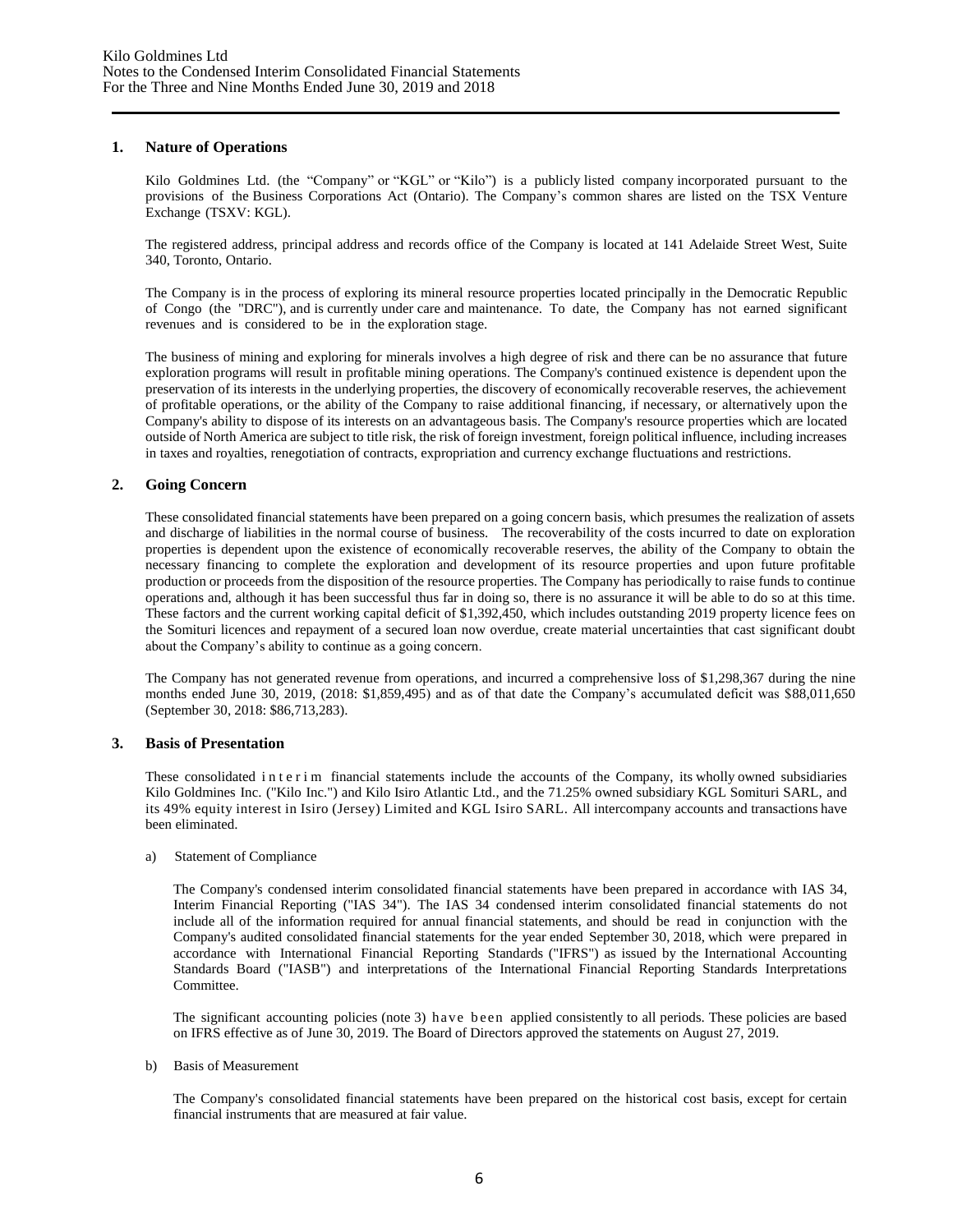#### **3. Basis of Presentation (continued)**

These consolidated financial statements do not include any adjustments to the amounts and classification of assets and liabilities that might be necessary should the Company be unable to continue operations. Such adjustments could be material.

a. Functional and presentation currency

These consolidated financial statements are presented in Canadian Dollars. The functional currency of the Company and Kilo Inc. is the Canadian Dollar. The functional currency of KGL Somituri SARL and Kilo Isiro Atlantic Ltd. is the United States Dollar.

#### **4. Significant Accounting Policies**

The accounting policies set out below have been applied consistently to all periods presented in these consolidated financial statements unless otherwise indicated.

#### a) Foreign Currency Transactions

Items included in the financial statements of the Company and its subsidiaries and equity interest are measured using the currency of the primary economic environment in which the entity operates ("the functional currency"). The Company's consolidated financial statements are presented in Canadian Dollars. Costs of the Company and Kilo Inc. are primarily incurred in Canadian dollars. Costs of KGL Somituri SARL, Isiro (Jersey) Limited, KGL Isiro SARL and Kilo Isiro Atlantic Ltd are primarily incurred in United States Dollars.

At each reporting date the Company translates monetary assets and liabilities at the rate of exchange in effect at the statement of financial position date and non-monetary assets and liabilities at historical exchange rates. Income and expenses are translated at average rates in the month they occur. Gains and losses on translation are recorded in profit and loss.

The Company translates the assets and liabilities of its subsidiaries and equity interest at the rate of exchange in effect at the statement of financial position date. Income and expenses are translated at the rate of exchange prevailing at the date of the transaction. All resulting exchange differences are recognized in other comprehensive income and accumulated in a separate component of shareholders' equity called Cumulative Translation Reserve.

b) Cash and Cash Equivalents

Cash and cash equivalents include bank deposits and highly liquid short-term money market investments such as bankers acceptance notes, treasury bills and guaranteed investment certificates with maturities of 90 days or less.

c) Property, Plant and Equipment

On initial recognition, property, plant and equipment are valued at cost, being the purchase price and directly attributable cost of acquisition or construction required to bring the asset to the location and condition necessary to be capable of operating in the manner intended by the Company, including appropriate borrowing costs and the estimated present value of any future unavoidable costs of dismantling and removing items. The corresponding liability is recognized within provisions.

Property, plant and equipment is subsequently measured at cost less accumulated depreciation, less any accumulated impairment losses, with the exception of land which is not depreciated. Depreciation is provided over the estimated useful lives of the assets on the following basis and rates per annum:

| <b>Building</b>        | 25 years on a straight line basis |
|------------------------|-----------------------------------|
| <b>Vehicles</b>        | 5 years on a straight line basis  |
| Furniture and fixtures | 5 years on a straight line basis  |
| Equipment              | 5 years on a straight line basis  |
| Computer equipment     | 3 years on a straight line basis  |

The Company conducts an annual assessment of the residual balances, useful lives and depreciation methods being used for property, plant and equipment and any changes arising from the assessment are applied by the Company prospectively.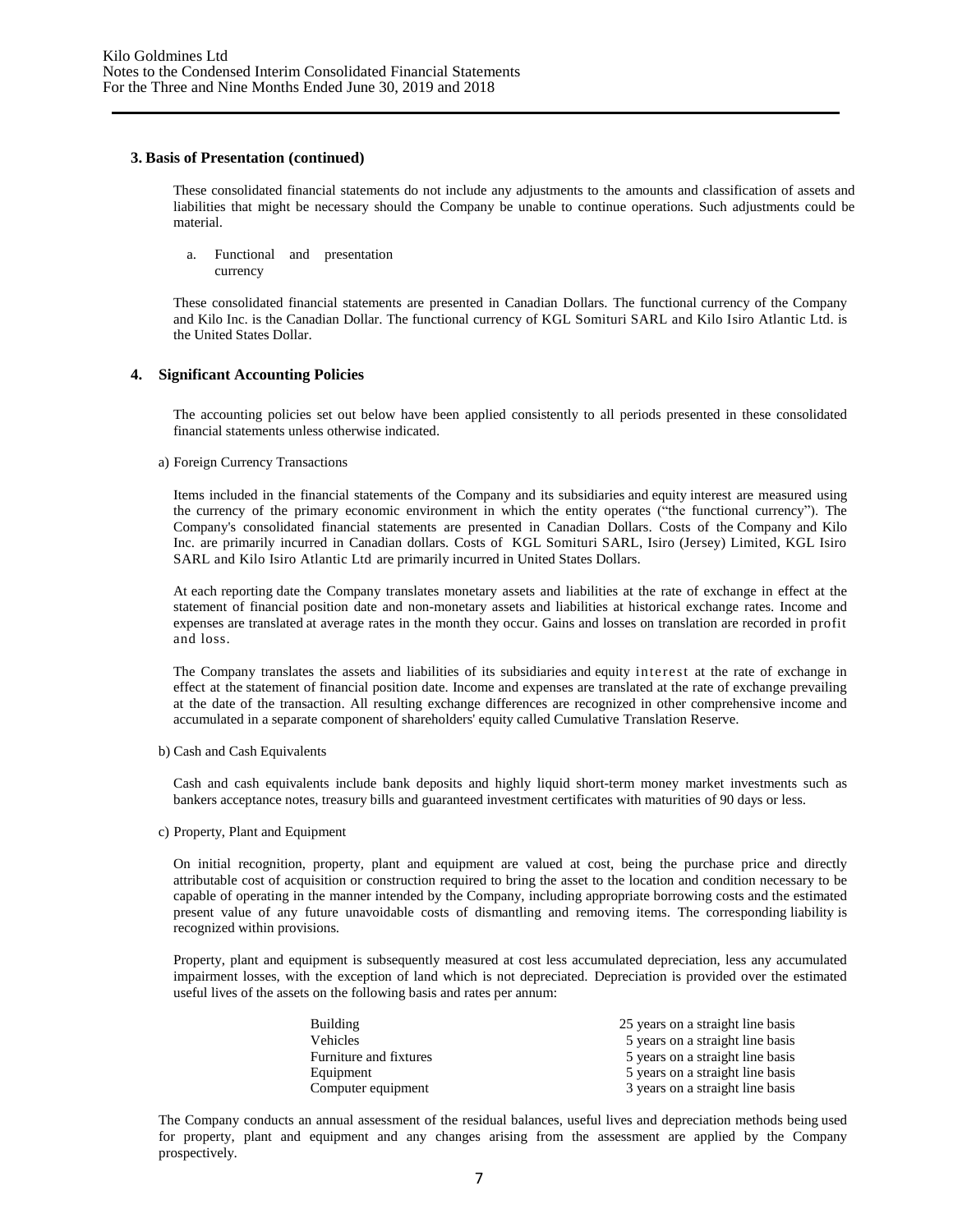Where an item of plant and equipment comprises major components with different useful lives, the components are accounted for as separate items of plant and equipment.

d) Exploration and Evaluation of Mineral Resources

Exploration and evaluation expenditures incurred prior to the establishment of technical feasibility and commercial viability of extracting mineral resources and prior to a decision to proceed with mine development are charged to operations as incurred. Once technical feasibility and commercial viability has been established, related development expenditures are capitalized. These include costs incurred in preparing the site for mining operations. Capitalization ceases when the mine is capable of commercial production, with the exception of development costs that give rise to a future benefit.

e) Impairment of Non-Financial Assets

At the end of each reporting period, the Company reviews the carrying amounts of its assets to determine whether there is any indication that those assets are impaired. If any such indication exists, the recoverable amount of the asset is estimated in order to determine the extent of the impairment loss, if any. Where it is not possible to estimate the recoverable amount of an individual asset, the Company estimates the recoverable amount of the cash-generating unit to which the asset belongs. Where a reasonable and consistent basis of allocation can be identified, corporate assets are also allocated to individual cash-generating units, or otherwise they are allocated to the smallest group of cashgenerating units for which a reasonable and consistent allocation basis can be identified.

The recoverable amount of an asset is the higher of fair value less costs of disposal and value in use. In assessing value in use, the estimated future cash flows are discounted to their present value using a pre-tax discount rate that reflects current market assessments of the time value of money and the risks specific to the asset for which the estimates of future cash flows have not been adjusted.

If the recoverable amount of an asset (or cash-generating unit) is estimated to be less than its carrying amount, the carrying amount of the asset (or cash-generating unit) is reduced to its recoverable amount. An impairment loss is recognized immediately in profit or loss.

Where an impairment loss subsequently reverses, the carrying amount of the asset (or a cash-generating unit) is increased to the revised estimate of its recoverable amount, but so that the increased carrying amount does not exceed the carrying amount that would have been determined had no impairment loss been recognized for the asset (or cashgenerating unit) in prior years. A reversal of an impairment loss is recognized immediately in profit or loss.

f) Income Taxes

The Company follows the asset and liability method of accounting for income taxes. Under this method, deferred income tax assets and liabilities are determined based on the differences between the carrying amount of assets and liabilities on the statement of financial position and their corresponding tax value, using the substantively enacted tax rates expected to apply when these temporary differences are reversed. Deferred income tax assets are recorded to recognize tax benefits only to the extent that, based on available evidence, it is probable that they will be realized. Income tax expense is recognized in profit or loss except to the extent that it relates to a business combination, or items recognized directly in equity. Deferred tax assets and liabilities are offset when there is a legally enforceable right to offset current tax assets against current tax liabilities and when they relate to income taxes levied by the same taxation authority and the Company intends to settle its current tax assets and liabilities on a net basis.

g) Share-based Payments

Equity-settled share based payments to employees (including directors and senior executives) and others providing similar services are measured at the fair value of the equity instruments at the grant date. The fair value of the share- based payment is measured by reference to the fair value of the equity instrument granted, which in turn is determined using the Black-Scholes option-pricing model on the date of the grant, with management's assumptions for the risk- free rate, dividend yield, volatility factors of the expected market price of the Company's common shares, and the expected life of the options.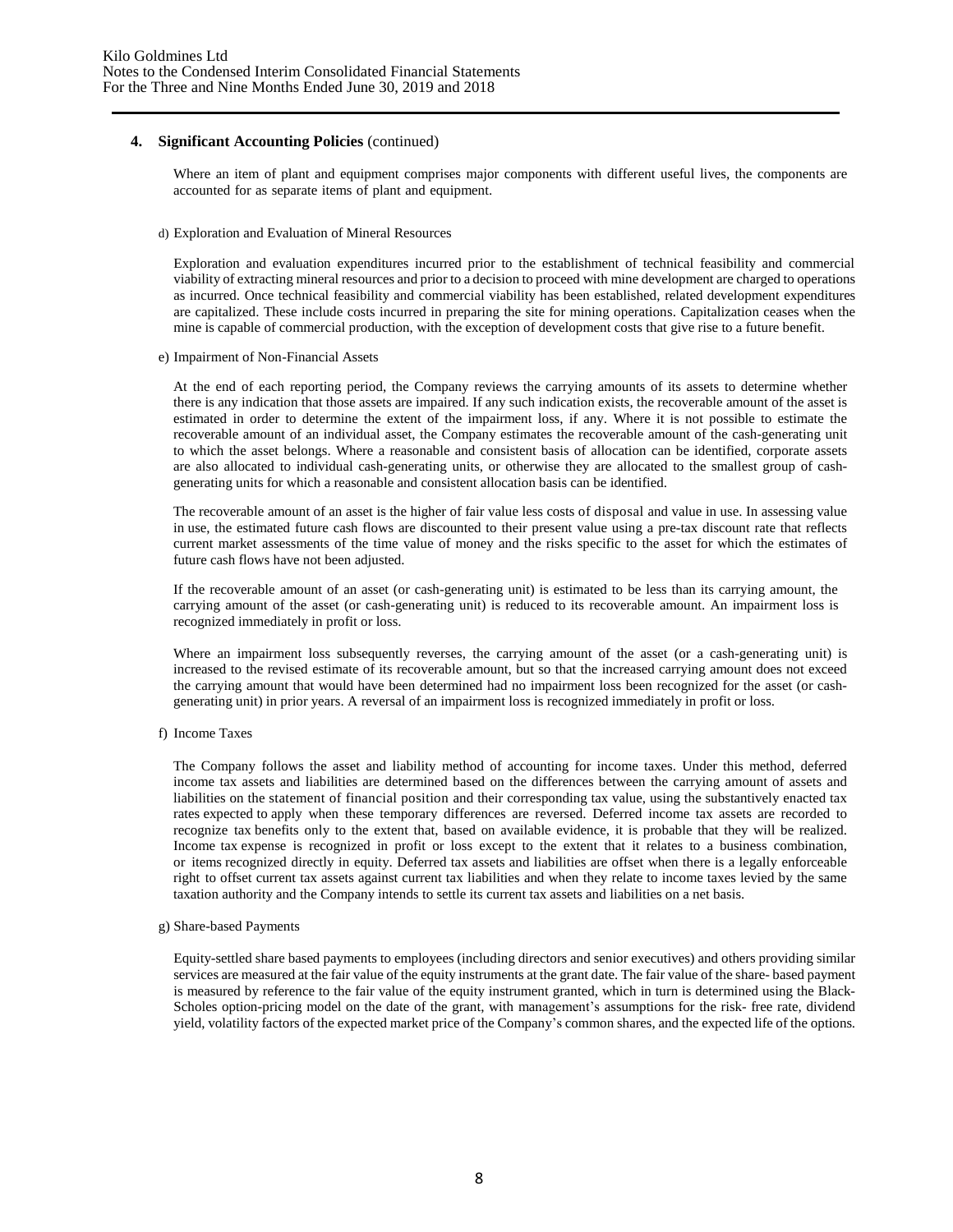The fair value of the equity-settled share based payments is expensed over the period in which the performance and/or service conditions are fulfilled, ending on the date in which the grantee becomes fully entitled to the award, based on the Company's estimate of equity instruments that will eventually vest, with a corresponding increase in equity. Vesting assumptions are reviewed at each reporting date to ensure they reflect current expectations.

Equity-settled share-based payment transactions with parties other than employees are measured at the fair value of the goods or services received, except where that fair value cannot be estimated reliably, in which case they are measured at the fair value of the equity instruments granted, measured at the date the Company obtains the goods or the counterparty renders the service.

Upon expiry or cancellation of unexercised options, the recorded fair value of the options is transferred to contributed surplus, or when exercised, to share capital.

h) Decommissioning Liabilities

The Company's mining exploration activities are subject to various governmental laws and regulations relating to the protection of the environment. These environmental regulations are continually changing and are generally becoming more restrictive. The Company has made, and intends to make in the future, expenditures to comply with such laws and regulations or constructive obligations.

Accrued site closure costs are recorded at the time an environmental disturbance occurs, and are measured at the Company's best estimate of the expected value of future cash flows required to reclaim the disturbance upon site closure, discounted to their net present value. The net present value is determined using a pre-tax discount rate that is specific to the liability. The estimated net present value is re-measured on an annual basis or when changes in circumstances occur and/or new material information becomes available. Increases or decreases to the provision arise due to changes in legal or regulatory requirements, the extent of environmental remediation required and cost estimates. The net present value of the estimated costs of these changes is recorded in the period in which the change is identified and quantifiable.

Upon initial recognition of site closure costs, there is a corresponding increase to the carrying amounts of related assets and the cost is amortized as an expense on a unit-of-production basis over the life of the related assets. The value of the provision is progressively increased over the life of the operation as the effect of discounting unwinds, such increase is recognized as interest expense.

As at June 30, 2019 and 2018, the Company is not committed to any decommissioning obligations in respect of its mineral resource properties.

i) Other Provisions

Provisions are recognized when the Company has a present obligation (legal or constructive) as a result of a past event, it is probable that the Company will be required to settle the obligation, and a reliable estimate can be made of the amount of the obligation.

Provisions are measured at the present value of the expenditures expected to be required to settle the obligation using a pre-tax rate that reflects current market assessments of the time value of money and the risks specific to the obligation. The increase in the provision due to passage of time is recognized as interest expense.

j) Leases

Operating lease payments are recognized as an expense on a straight-line basis over the lease term, except where another systematic basis is more representative of the time pattern in which economic benefits from the leased asset are consumed.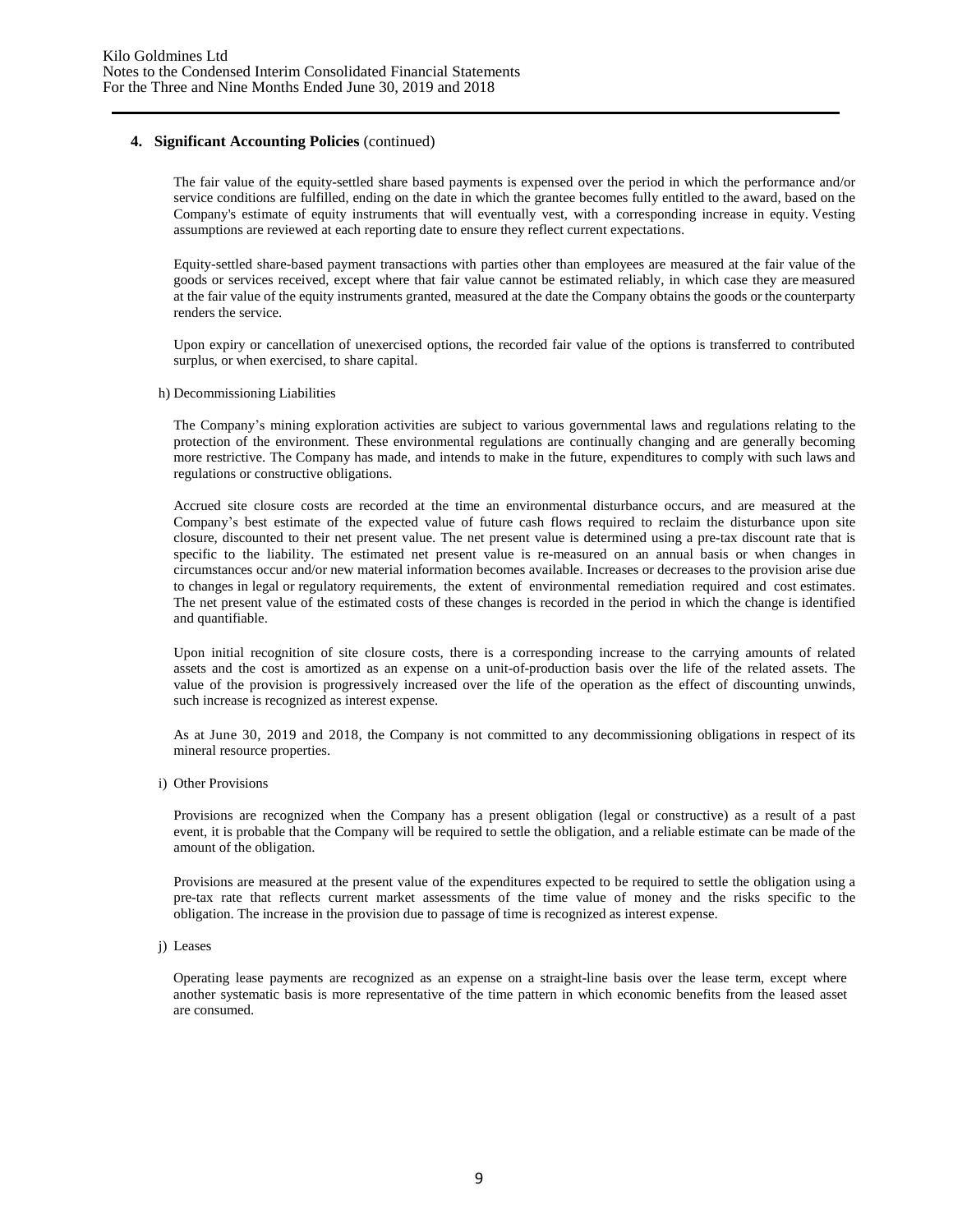#### k) Other Comprehensive Income (Loss)

Other Comprehensive income (loss) is the change in the Company's net assets that results from transactions, events and circumstances from sources other than the Company's shareholders and includes items that are not included in net profit or loss such as foreign currency gains or losses related to translation of the financial statements of foreign operations. The Company's comprehensive income (loss), components of other comprehensive income, and cumulative translation adjustments are presented in the consolidated statements of comprehensive income (loss) and the consolidated statements of changes in equity.

#### l) Loss Per Share

Loss per share is computed by dividing the loss for the year by the weighted average number of common shares outstanding during the year, including contingently issuable shares which are included when the conditions necessary for issuance have been met. Diluted loss per share is calculated in a similar manner, except that the weighted average number of common shares outstanding is increased to include potentially issuable common shares from the assumed exercise of common share purchase options and warrants, if dilutive. During the nine months ended June 30, 2019 and 2018, all the outstanding stock options and warrants were anti-dilutive.

#### m) Related Party Transactions

Parties are considered to be related if one party has the ability, directly or indirectly, to control the other party or exercise significant influence over the other party in making financial and operating decisions. Parties are also considered to be related if they are subject to common control or common significant influence, related parties may be individuals or corporate entities. A transaction is considered to be a related party transaction when there is a transfer of resources or obligations between related parties.

#### n) Financial Instruments

Financial assets and financial liabilities are recognized when the Company becomes a party to the contractual provisions of the instrument. Financial assets and financial liabilities are initially measured at fair value. Transaction costs that are directly attributable to the acquisition or issue of financial assets and financial liabilities (other than financial assets and financial liabilities recorded at fair value through profit or loss) are added to or deducted from the fair value of the financial assets or financial liabilities, as appropriate, on initial recognition. Transaction costs directly attributable to the acquisition of financial assets or financial liabilities recorded at fair value through profit or loss are recognized immediately in profit or loss.

#### Financial Assets

The Company recognizes all financial assets initially at fair value and classifies them into one of the following specified categories: fair value through profit or loss ("FVTPL"), held-to-maturity ("HTM"), available-for-sale ("AFS") and loans and receivables. HTM instruments and loans and receivables are measured at amortized cost. AFS instruments are measured at fair value with unrealized gains and losses recognized in other comprehensive income. Instruments classified as FVTPL are measured at fair value with unrealized gains and losses recognized in profit or loss for the year. The fair value of financial instruments traded in active markets (such as FVTPL and AFS securities) is based on quoted market prices at the date of the Statement of Financial Position. The quoted market price used for financial assets held by the Company is the current bid price.

#### Impairment of Financial Assets

Financial assets, other than those at FVTPL, are assessed for indicators of impairment at the end of each reporting period. Financial assets are considered to be impaired when there is objective evidence that, as a result of one or more events that occurred after the initial recognition of the financial asset, the estimated future cash flows of the investment have been affected.

#### Financial liabilities

Financial liabilities are classified as either financial liabilities at FVTPL or other financial liabilities. Financial liabilities classified as FVTPL are measured at fair value with unrealized gains and losses recognized in profit or loss for the period. Other financial liabilities including borrowings are initially measured at fair value net of transaction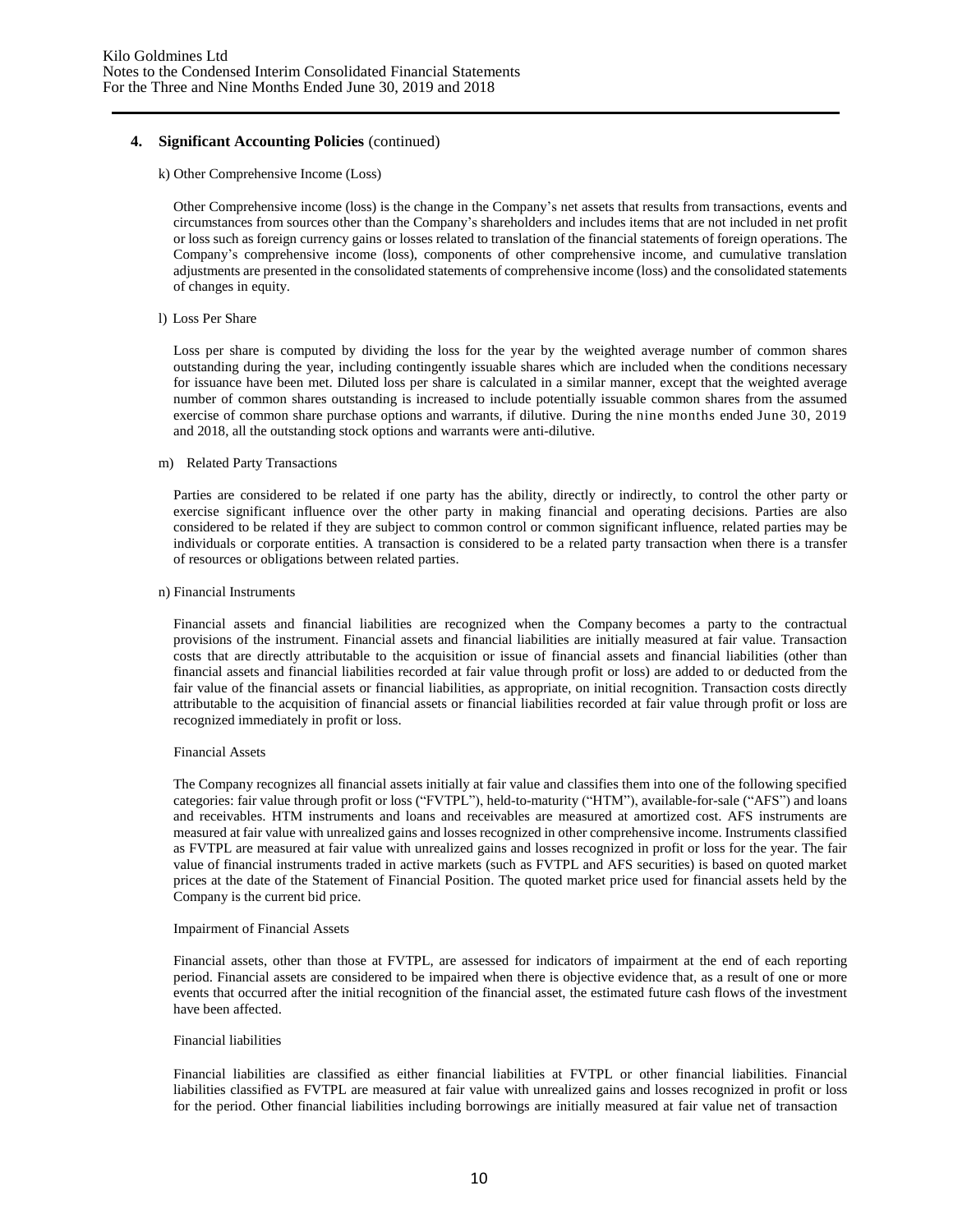costs, and subsequently measured at amortized cost using the effective interest rate method.

The effective interest method is a method of calculating the amortized cost of a financial liability and of allocating interest expense over the relevant period. The effective interest rate is the rate that exactly discounts estimated future cash payments (including all fees and amounts paid or received that form an integral part of the effective interest rate, transaction costs and other premiums or discounts) through the expected life of the financial liability, or (where appropriate) a shorter period, to the net carrying amount on initial recognition.

#### Offsetting financial instruments

Financial assets and financial liabilities are offset and the net amount reported in the Statement of Financial Position if, and only if, there is a currently enforceable legal right to offset the recognized amounts and there is an intention to settle on a net basis, or to realise the asset and settle the liability simultaneously.

The Company's financial assets and liabilities are classified and subsequently measured as follows:

| <b>Asset/Liability</b><br>Cash and cash equivalents | <b>Classification</b><br><b>FVTPL</b> | <b>Subsequent Measurement</b><br>Fair value through profit or loss |
|-----------------------------------------------------|---------------------------------------|--------------------------------------------------------------------|
|                                                     |                                       |                                                                    |
| Bid Bond                                            | Loans and receivables                 | Amortized cost                                                     |
| Receivables                                         | Loans and receivables                 | Amortized cost                                                     |
| Reclamation bonds                                   | Loans and receivables                 | Amortized cost                                                     |
| Accounts payable and accrued                        |                                       |                                                                    |
| liabilities                                         | Other financial liabilities           | Amortized cost                                                     |
| Bid Bond payable                                    | Other financial liabilities           | Amortized cost                                                     |
| Secured loan                                        | Other financial liabilities           | Amortized cost                                                     |

o) Equity instruments

An equity instrument is any contract that evidences a residual interest in the assets of an entity after deducting all of its liabilities. Equity instruments issued by the Company are recognized at the proceeds received, net of direct issuance costs.

Repurchase of the Company's own equity instruments is recognized and deducted directly in equity. No gain or loss is recognized in profit and loss on the purchase, sale, issue or cancellation of the Company's own equity instruments.

p) Valuation of Equity Instruments in Private Placements

The Company adopted a relative fair value method with respect to the measurement of common shares and warrants issued as private placement units. Warrants attached to units are valued using the Black-Scholes option pricing model and the share price at the time of financing. The shares are valued based on quoted market price. The proceeds from the issue of units are allocated between share capital and reserve for warrants, as well as the associating issuance costs. If and when the warrants are exercised, the applicable amounts of reserve for warrants are transferred to share capital. Any consideration paid on the exercise of the warrants is credited to capital stock. For those warrants that expire unexercised on maturity, the recorded value is transferred to contributed surplus. When a warrant expiry date is extended, the incremental fair value of the warrant extension is estimated using the Black-Scholes model calculated for the difference between the extended period and the remaining period when the decision is taken to extend the warrants.

#### q) Critical Accounting Judgments and Estimation Uncertainties

The preparation of the consolidated financial statements in conformity with IFRS requires that the Company's management make critical judgments, estimates and assumptions about future events that affect the amounts reported in the consolidated financial statements and related notes to the consolidated financial statements. Actual results may differ from those estimates. Estimates and assumptions are reviewed on an ongoing basis based on historical experience and other factors that are considered to be relevant under the circumstances. Revisions to estimates are accounted for prospectively.

The Company has identified the following critical accounting policies under which significant judgments, estimates and assumptions are made and where actual results may differ from these estimates under different assumptions and conditions and may materially affect financial results or the financial position reported in future periods. Further details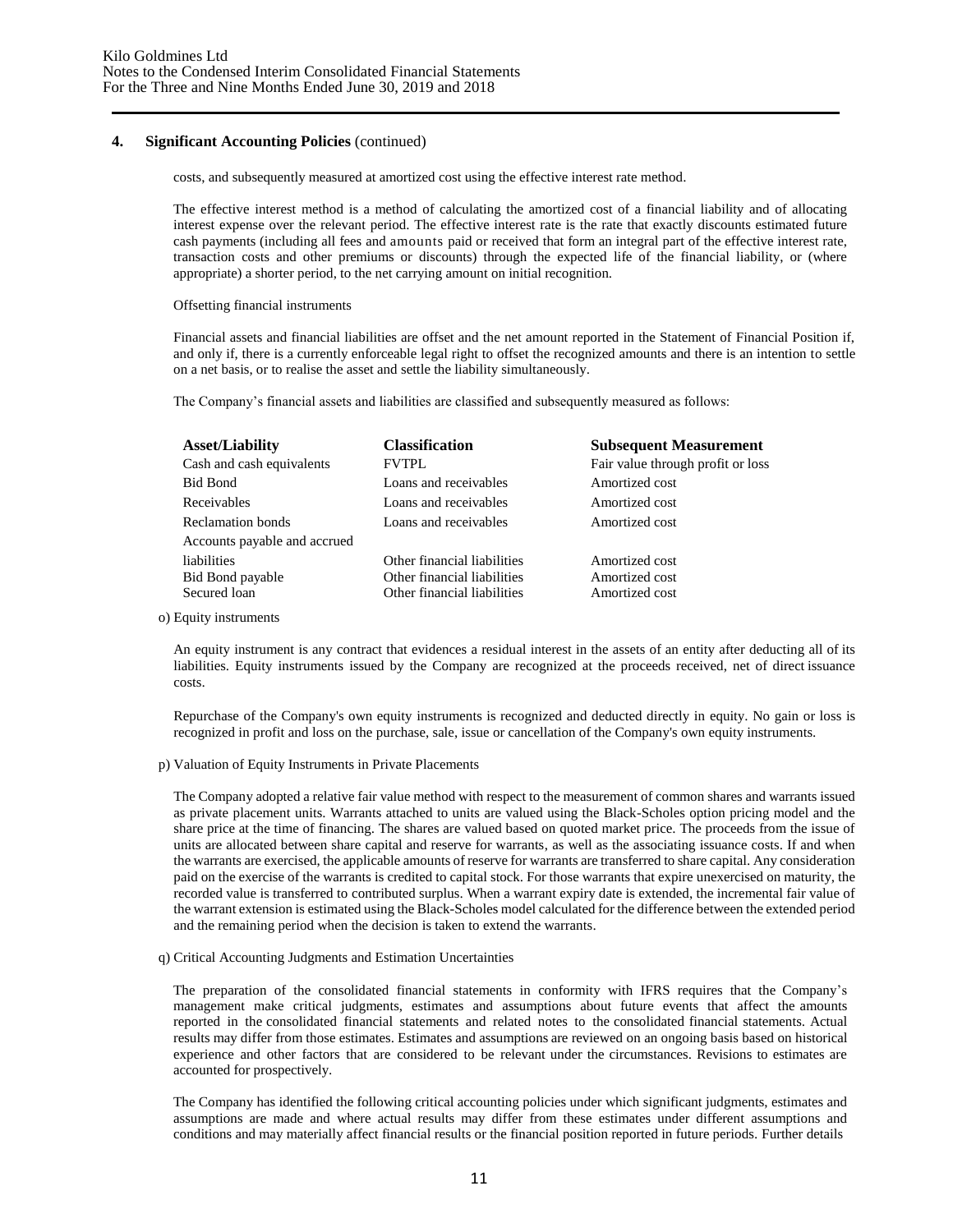of the nature of these assumptions and conditions may be found in the relevant notes to the financial statements.

#### Recoverability of Property, Plant and Equipment

The Company assesses property, plant and equipment at each reporting date to determine whether any indication of impairment exists. Where an indicator of impairment exists, a formal estimate of the recoverable amount is made, which is considered to be the higher of the fair value less costs of disposal and value in use. These assessments require the use of estimates and assumptions such as long term commodity prices, discount rates, foreign exchange rates, future capital requirements, exploration potential and operating performance.

#### Title to Resource Property Interests

Although the Company has taken steps to verify title to resource properties in which it has an interest, these procedures do not guarantee the Company's title. Such properties may be subject to prior agreements or transfers and title may be affected by undetected defects. Late payment of annual licence fees may also prejudice title to properties.

#### Property, Plant and Equipment - Estimated Useful Lives

Management estimates the useful lives of property, plant and equipment based on the period during which the assets are expected to be available for use. The amounts and timing of recorded expenses for amortization of property, plant and equipment for any period are affected by these estimated useful lives. The estimates are reviewed at least annually and are updated if expectations change as a result of physical wear and tear, technical or commercial obsolescence and legal or other limits to use. It is possible that changes in these factors may cause significant changes in the estimated useful lives of the Company's property, plant and equipment in the future.

#### Share-based payment transactions

The Company measures the cost of equity-settled transactions with employees by reference to the fair value of the equity instruments at the date at which they are granted. Estimating fair value for share-based payment transactions requires determining the most appropriate valuation model, which is dependent on the terms and conditions of the grant. This estimate also requires determining the most appropriate inputs to the valuation model including the expected life of the share option, volatility, forfeiture rate and dividend yield and making assumptions about them. The assumptions and models used for estimating fair value for share-based payment transactions are disclosed in Note 11.

#### Warrants

Management uses judgement to determine the inputs to the Black-Scholes option pricing model including the expected life of the warrant, volatility, and dividend yield and making assumptions about them. The assumptions used for estimating the fair value of warrants are disclosed in Note 10.

#### Determination of control of subsidiaries and joint arrangements

Judgement is required to determine when the Company has control of subsidiaries or joint control of joint arrangements. This requires an assessment of the relevant activities of the investee, being those activities that significantly affect the investee's returns, including operating and capital expenditure decision-making, financing of the investee, and the appointment, remuneration and termination of key management personnel; and when the decisions in relation to those activities are under the control of the Company or require unanimous consent from the investors. Judgement is also required when determining the classification of a joint arrangement as a joint venture or a joint operation through an evaluation of the rights and obligations arising from the arrangement. Changes to the Company's access to those rights and obligations may change the classification of that joint arrangement.

Management has determined that it controls KGL Somituri SARL as the Company directs the business of the partnership and no one investee can effect a change in this control, and have consolidated the operations of KGL Somituri SARL in these financial statements. Management has determined that the Company has significant influence in Isiro (Jersey) Limited and KGL Isiro SARL based on their current ownership interest in these entities and their ability to affect the operating and capital decision-making and have accounted for the operations of these entities using the equity method of accounting. Management has determined that the Company does not have joint control due to the terms of the Joint Venture Agreement with Randgold Resources Limited, relating to Isiro (Jersey) Limited and KGL Isiro SARL.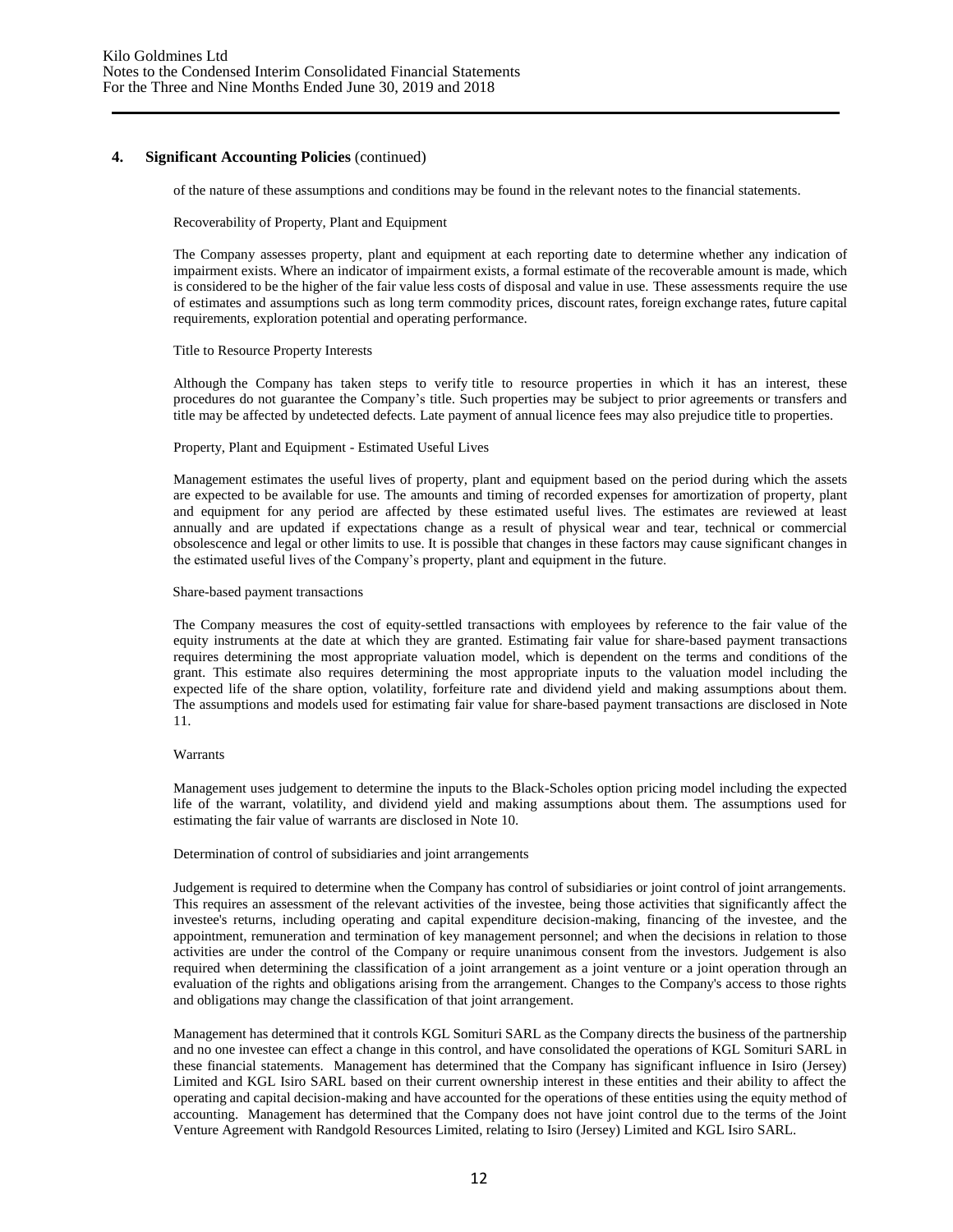The Joint Venture Agreement sets out that the decision-making rights are based on voting interest; as a result no joint arrangement exists. Refer to note 6 for further information.

Determination of tax assets

Management applies judgement in the determination of tax assets relating to resource properties and tax losses in the DRC.

#### r) Significant new standards and interpretations not yet adopted

Certain pronouncements were issued by the IASB or the IFRIC that are mandatory for accounting periods beginning on or after January 1, 2019. Those pronouncements that are not applicable or do not have a significant impact to the Company have been excluded from the table below. The following have not yet been adopted and are being evaluated to determine the resultant impact on the Company.

IFRS 16 *Leases* was issued in January 2016 and replaces IAS 17 Leases. Under IAS 17, lessees were required to make a distinction between a finance lease and an operating lease. If the lease was classified as a finance lease, a lease liability was included on the statement of financial position. IFRS 16 now requires lessees to recognize a right of use asset and lease liability reflecting future lease payments for virtually all lease contracts. The right of use asset is treated similarly to other non-financial assets and depreciated accordingly. The lease liability accrues interest. The IASB has included an optional exemption for certain short term leases and leases of low value assets; however, this exemption can only be applied by lessees. Under IFRS 16, a contract is, or contains, a lease if the contract conveys the right to control the use of an identified asset for a period of time in exchange for consideration. Control is conveyed where the customer has both the right to direct the identified asset's use and obtain substantially all the economic benefits from that use. IFRS 16 is effective for annual periods beginning on or after January 1, 2019 with early adoption permitted if IFRS 15, Revenue from Contracts with Customers, is also applied.

The Company does not anticipate any material of the impact of the above standard and does not plan to early adopt IFRS 16.

IFRS 2 *Share-Based Payments.* In June 2016, the IASB issued an amendment to IFRS 2 addressing (i) certain issues related to the accounting for cash-settled awards, and (ii) the accounting for equity-settled awards that include a "net settlement" feature in respect of employee withholding taxes. This amendment is effective for annual periods beginning on or after January 1, 2019. The Company is currently reviewing the amendments to assess the impact it may have upon adoption.

IFRIC 23 *Uncertainty over income tax treatments* was issued in June 2017 as a clarification to requirements under IAS 12 *Income taxes.* IFRIC 23 clarifies the application of various recognition and measurement requirements when there is uncertainty over income tax treatments. This interpretation is effective for annual reporting periods beginning on or after January 1, 2019. The Company is currently assessing the impact IFRIC 23 may have on its consolidated financial statements.

Amendments to IFRS 10 and IAS 28 *Sale or Contribution of Assets between an Investor and its Associate or Joint Venture*. The amendments address the conflict between IFRS 10 Consolidated Financial Statements and IAS 28 in dealing with the loss of control of a subsidiary that is sold or contributed to an associate or joint venture. The amendments clarify that the gain or loss resulting from the sale or contribution of assets that constitute a business, as defined in IFRS 3, between an investor and its associate or joint venture, is recognized in full. Any gain or loss resulting from the sale or contribution of assets that do not constitute a business, however, is recognized only to the extent of unrelated investors' interests in the associate or joint venture. The IASB has deferred the effective date of these amendments indefinitely, but an entity that early adopts the amendments is required to apply them prospectively. The Company will apply these amendments when they become effective.

s) Standards and amendments adopted this year

IFRS 9 *Financial Instruments: Recognition and Measurement*. IFRS 9 uses a single approach to determine whether a financial asset is measured at amortized cost or fair value, replacing the multiple rules in IAS 39. The approach in IFRS 9 is based on how an entity manages its financial instruments in the context of its business model and the contractual cash flow characteristics of the financial assets. Adoption of this amendment has had no impact on presentation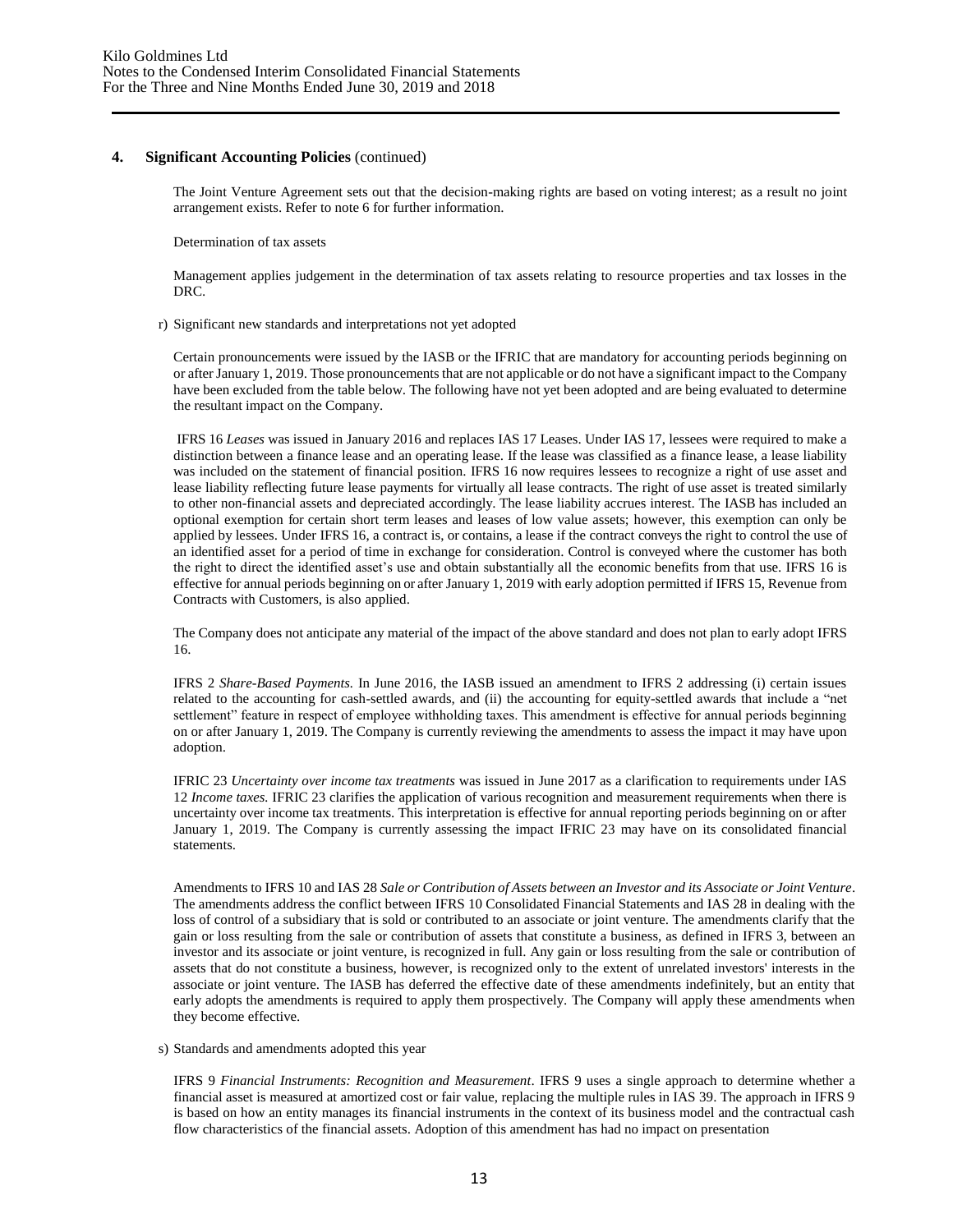### **5. Property, Plant and Equipment**

|                                                  |               |                  |    |                 | <b>Furniture</b><br>and |                |               | Computer                 |                 |
|--------------------------------------------------|---------------|------------------|----|-----------------|-------------------------|----------------|---------------|--------------------------|-----------------|
| As at June 30, 2019                              | Land          | <b>Buildings</b> |    | <b>Vehicles</b> | <b>Fixtures</b>         | Equipment      |               | Equipment                | <b>Total</b>    |
| Cost                                             |               |                  |    |                 |                         |                |               |                          |                 |
| Balance, October 1, 2018                         | \$<br>157,001 | \$<br>375,300    | \$ | 567,569         | \$                      | \$<br>466,265  | \$            |                          | \$<br>1,566,135 |
| <b>Additions</b>                                 |               |                  |    | ä,              |                         |                |               |                          |                 |
| Disposals<br>Effects of Movements in Exchange    |               |                  |    |                 |                         |                |               |                          |                 |
| Rates                                            | 2,386         | 5,704            |    | $\sim$          | ٠                       | 6,460          |               |                          | 14,550          |
| <b>Balance, June 30, 2019</b>                    | 159,387       | 381,004          |    | 567,569         | $\sim$                  | 472,725        |               | $\overline{\phantom{a}}$ | 1,580,685       |
| <b>Accumulated amortization</b>                  |               |                  |    |                 |                         |                |               |                          |                 |
| Balance, October 1, 2018                         |               | (136,087)        |    | (567, 569)      |                         | (450, 163)     |               |                          | (1, 153, 819)   |
| Disposals                                        |               |                  |    |                 |                         |                |               |                          |                 |
| Depreciation<br>Effects of Movements in Exchange |               | (8,955)          |    |                 |                         | (13, 425)      |               |                          | (22, 380)       |
| Rates                                            |               | (1,771)          |    | ä,              |                         | (6,044)        |               | $\bar{a}$                | (7, 815)        |
| <b>Balance, June 30, 2019</b>                    | ä,            | (146, 813)       |    | (567, 569)      | ÷,                      | (469, 632)     |               | ä,                       | (1,184,014)     |
| Net carrying amount as at June 30,               |               |                  |    |                 |                         |                |               |                          |                 |
| 2019                                             | \$<br>159,387 | \$<br>234,191    | \$ | $\sim$          | \$<br>٠                 | \$<br>3,093    | <sup>\$</sup> |                          | \$<br>396,671   |
| Cost                                             |               |                  |    |                 |                         |                |               |                          |                 |
| Balance, October 1, 2017                         | \$<br>165,063 | \$<br>362,797    | \$ | 958,329         | \$<br>23,746            | \$<br>452,105  | \$            | 27,151                   | \$<br>1,989,191 |
| <b>Additions</b>                                 |               |                  |    | ä,              | L.                      | $\sim$         |               | ä,                       | $\sim$          |
| Disposals<br>Effects of Movements in Exchange    | (10, 882)     |                  |    | (421, 051)      | (23,746)                | $\blacksquare$ |               | (27, 151)                | (482, 830)      |
| Rates                                            | 2,820         | 12,503           |    | 30,291          | ÷.                      | 14,160         |               | $\overline{a}$           | 59,774          |
| Balance, September 30, 2018                      | 157,001       | 375,300          |    | 567,569         | ÷.                      | 466,265        |               | ä,                       | 1,566,135       |
| <b>Accumulated amortization</b>                  |               |                  |    |                 |                         |                |               |                          |                 |
| Balance, October 1, 2017                         |               | (120, 168)       |    | (965, 567)      | (23,746)                | (419, 195)     |               | (27, 151)                | (1,555,827)     |
| Disposals                                        |               |                  |    | 421,051         | 23,746                  |                |               | 27,151                   | 471,948         |
| Depreciation<br>Effects of Movements in Exchange |               | (11,938)         |    | ÷               | ÷.                      | (17,900)       |               | ÷                        | (29, 838)       |
| Rates                                            | $\sim$        | (3,981)          |    | (23,053)        | ÷                       | (13,068)       |               | $\blacksquare$           | (40, 102)       |
| Balance, September 30, 2018                      | ä,            | (136,087)        |    | (567, 569)      | ÷                       | (450, 163)     |               | ä,                       | (1, 153, 819)   |
| Net carrying amount as at                        |               |                  |    |                 |                         |                |               |                          |                 |
| September 30, 2018                               | \$<br>157,001 | \$<br>239,213    | S  | $\sim$          | \$<br>×.                | \$<br>16,102   | <sup>\$</sup> | $\sim$                   | \$<br>412,316   |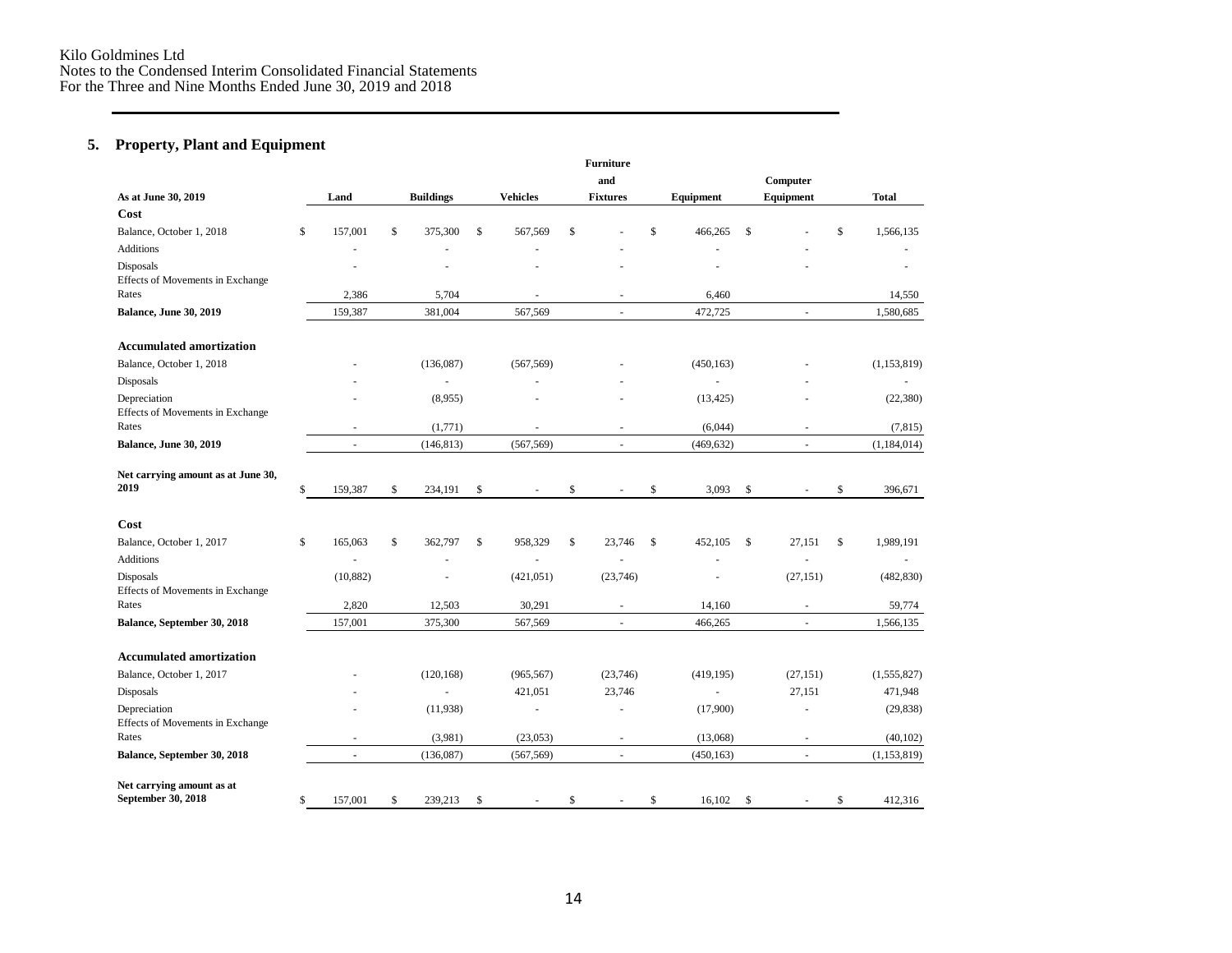#### **6. Resource Properties**

Cumulative spending to date:

|                                   | October 1,<br>2018          | <b>Net</b><br><b>Additions</b> | <b>June 30,</b><br>2019     |
|-----------------------------------|-----------------------------|--------------------------------|-----------------------------|
| KGL-Somituri (a)<br>KGL-Isiro (b) | \$<br>48,796,267<br>596,492 | \$<br>824,700<br>54,534        | \$<br>49,620,967<br>651,026 |
|                                   | \$<br>49,392,759            | \$<br>879,234                  | \$<br>50,271,993            |
|                                   | October 1,                  | <b>Net</b>                     |                             |
|                                   | 2017                        | <b>Additions</b>               | September 30,<br>2018       |
| KGL-Somituri (a)<br>KGL-Isiro (b) | \$<br>48,669,084<br>596,492 | \$<br>127,183                  | \$<br>48,796,267<br>596,492 |

Costs incurred for the period October 1, 2018 to June 30, 2019 comprise \$359,127 for accrued property licence fees on the Somituri properties and \$520107 for care and maintenance and DRC administration. Mining activities in the DRC are governed by the Mining Code 2002 and the Mining Regulations of the DRC's Ministry of Mines. The Law N°18/001 introduced as of March 9, 2018 to the Mining Code 2002 provides three types of licenses or permits that may be granted by the Minister of Mines. A Prospecting Certificate allows the holder to prospect plots of land as specified by the Prospecting Certificate for a period of two years but does not indicate a mineral or mining right.

Exploration Licenses entitle the holder to the exclusive right to carry out exploration activity for mineral substances on a specified plot of land. This exclusive right is indicated by a mining title called "Exploration Certificate" or "Research Permit" which is valid for five years and is renewable for two additional five-year periods.

Once the holder of an Exploration License can prove the existence of an economically exploitable deposit to the Ministry of Mines, the holder can convert the Exploration License to an Exploitation License. This Exploitation License is evidenced by a mining title called an "Exploitation Certificate" or "Exploitation Permit", and entitles the holder to the exclusive right to carry out exploitation, construction and exploration of mineral substances on the licensed areas for a period of thirty years (amended prospectively to twenty five years under Law N°18/001), renewable several times for periods of fifteen years.

#### **a) KGL-Somituri**

The Company's interest in the KGL-Somituri SARL properties were acquired through an option agreement for twenty Research Permits previously held by Somituri SPRL. The Research Permits were subsequently converted into eight Exploitation Permits and registered in the name of KGL-Somituri SARL, an entity in the DRC in which the Company holds a 71.25% interest and the Somituri partners hold 23.75%. In accordance with DRC legislation, the DRC government holds the balance, a 5% free carried interest. The Company has entered into an agreement to acquire a further 5.04% interest on KGL Somituri SARL for an amount of USD\$140,112 which will be paid on transfer of the shares.

On April 29, 2010, the Company signed a new Partnership Agreement (the "Partnership Agreement"), as well as an Assignment Agreement providing for the transfer of the eight Exploitation Permits to KGL-Somituri SARL.

Under the Partnership Agreement, the Company agreed to finance all activities of KGL-Somituri, until the filing of a bankable feasibility study, by way of loans which bear interest at the rate of 5%. Within thirty days of the receipt of a bankable feasibility study, the minority partners may collectively elect to exchange their equity participation for either a 2% net smelter royalty, or a 1% net smelter royalty plus an amount equal to 2 Euros per ounce of proven mineral reserves. Minority stakeholders in KGL Somituri have sought to place the properties under force majeure citing insufficient progress towards delivery of a feasibility study.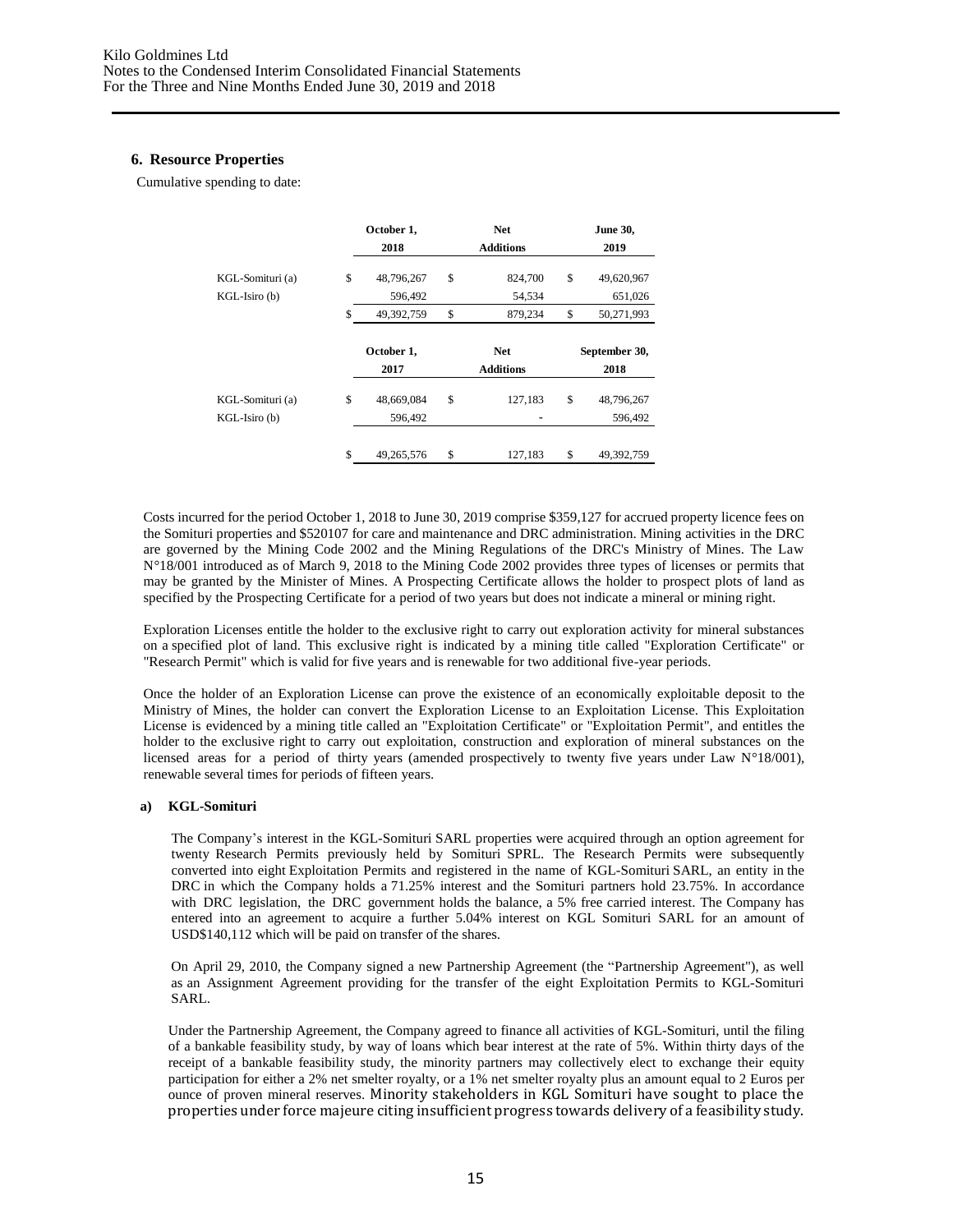#### **6. Resource Properties (**continued**)**

#### **a) KGL-Somituri (**continued**)**

During the year ended September 30, 2014 the Company relinquished permits PE 9693 and PE9694. As of June 30, 2019, the Company holds six mining licences which expire in 2039. Annual licence fees, due on March 31, 2019, remain outstanding as of August 27, 2019.

The rights to Somituri (the "West Kilo Project") were acquired from Moto Goldmines Limited ("Moto") pursuant to an agreement dated November 15, 2006. Moto has the right, exercisable at its option when a bankable feasibility study is concluded, (if at that stage the measured resources exceed two million ounces) to acquire a 10% equity interest in the West Kilo Project for consideration of USD\$5,000,000.

#### **b) KGL-Isiro**

The Company owns 100% of the common shares and 88.5% of the preferred shares of Kilo Isiro Atlantic Ltd. Kilo Isiro Atlantic Ltd. owns 49% of the shares of Isiro (Jersey) Limited, which in turn owns 100% of the shares in KGL Isiro SARL (a company based in the DRC).

As of June 30, 2019, KGL Isiro SARL owns eleven (2017 – twelve) mineral exploration permits. These permits had expiry dates in February, 2017. These permits were put under force majeure with effect from February 14, 2014 pending resolution of the court action involving these properties which is described below, and their expiry is extended by the period of force majeure. Although the matter is still before the Supreme Court, the Cadestre Minier ("CAMI"), suspended force majeure with effect from April 3, 2018 following the ruling of the Appeal Court. Suspension of force majeure has not yet been confirmed by ministerial decree. The operations of these property interests are governed by an agreement with Suez Holdings Ltd. ("Suez")

On December 7, 2014, Kilo Goldmines Inc., Kilo Isiro Atlantic Ltd. and Suez Holdings Ltd. ("Suez") entered into an agreement (the "Agreement") relating to the operations of Kilo Isiro Atlantic Ltd. The Agreement provides that the potential benefit of the iron ore interests relating to the permits is shared proportionate to the holdings of the preferred shares. The Agreement further governs the beneficial interest in gold mineralization and provides for an apportionment of that interest to Suez and also for a phased buy-out of Suez's initial 25% interest by Kilo Goldmines Inc. As of September 30, 2018 and 2017, Kilo Goldmines Inc. has a beneficial interest of 78.5% of the gold operations. In 2016, the Company issued 10,600 shares followed by payments totaling USD\$70,000, leaving a payment of USD\$30,000 due November 24, 2015 which will be settled upon satisfactory conclusion of the Isiro court action and which, when paid, will complete the acquisition of an 82.25% beneficial interest. The Company may make further cash payments of up to USD\$490,000 to complete the buy-out of the remainder of the 25% gold interest initially held by Suez. Should Kilo Goldmines Inc. not acquire the residual gold interests, Suez has the ability to convert their remaining interest into a royalty.

The Agreement requires the Company to finance all activities of KGL Isiro SARL by way of loans which bear interest at the rate of 5%. The loans are repayable by KGL Isiro SARL from revenues it generates to the extent of 75% of available funds, with the remaining 25% to be distributed to the equity holders. As of June 30, 2019 interest income related to these loans has not been recorded as the properties' ability to generate revenue in the future is still being evaluated by the Company.

Pursuant to a Joint Venture Agreement, amended July 9, 2013, with Randgold Resources Limited ("Randgold"), Randgold agrees to fund a phased exploration program on the permits held in KGL Isiro SARL. The Phase One Exploration Program shall be completed within 36 months of the effective date of the Joint Venture Agreement and the Phase Two Exploration Agreement within 60 months of the effective date of the Joint Venture Agreement, leading to a pre-feasibility study. In March 2015 the performance timelines were suspended pending resolution of a legal challenge to ownership of the property titles that had been initiated in February 2014. In 2016 the DRC Commercial Court dismissed the plaintiff's claim. On appeal, the ruling of the Commercial Court was upheld by the Appeal Court. The plaintiff then approached the Supreme Court to challenge the Appeal Court's application of procedural law. The outcome of the Supreme Court's ruling is not yet determinable, however the Company regards this claim as opportunistic and of a vexatious nature. The Joint Venture Agreement allows for withdrawal of Randgold subject to various termination criteria, and Randgold has terminated its interest in all but three permits, with permits PE 2226, PE 2227 and PE2230 remaining within the terms of the Joint Venture Agreement. Delivery of a pre-feasibility study entitles Randgold to a 51% interest in Isiro (Jersey) Limited which can be increased to 65% upon delivery of a bankable feasibility study should Kilo not contribute proportionately to the Exploration Program post pre-feasibility study.

As a result of prior agreements, KGL-Isiro SARL is subject to a 0.8% royalty on iron properties for 8 years from the commencement of commercial operations.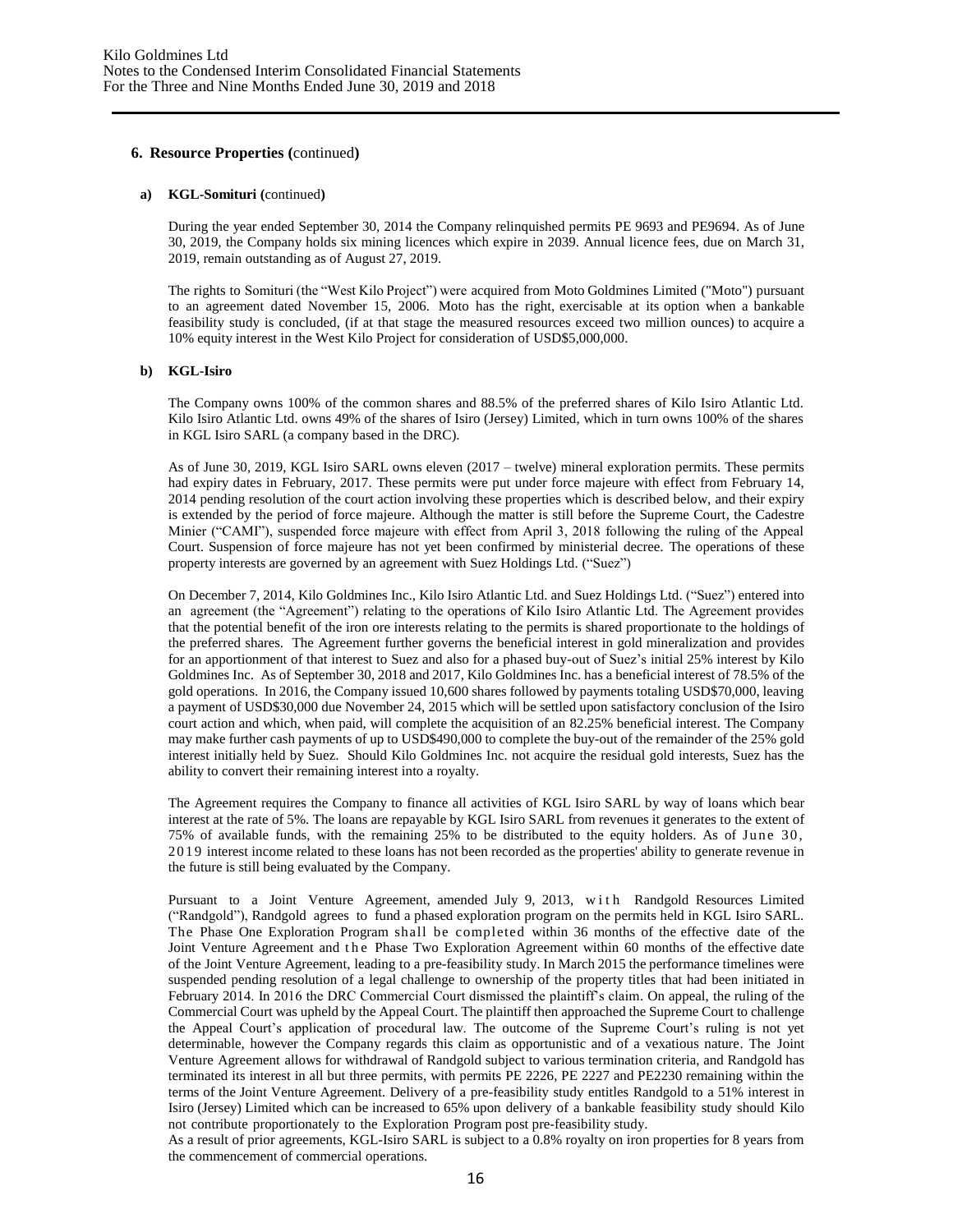#### **7. Reclamation Bonds**

Amounts recorded as reclamation bonds represent deposits on possible restoration costs to be incurred in the future to restore the resource properties to a specified state. As of June 30, 2019 the Company has an amount of \$70,626 (September 30, 2018 - \$279,939) United States Dollars in reclamation bonds pertaining to the KGL Somituri properties. Should the company wish to continue exploration, the company will need to continue to invest annually in reclamation bonds up to a maximum of US\$3,380,302 by 2021. Based on the exploration work performed to June 30, 2019 on the resource properties in the DRC, the Company's management estimates that no future obligations for site restoration costs exist as at June 30, 2019.

#### **8. Secured Loan**

The Company has entered into an AUD\$750,000 secured credit facility agreement with Resolute Treasury Pty Ltd., ("Resolute"), a subsidiary of Resolute Mining Limited. The credit facility is secured against all assets of the Company, including a pledge of the shares in Kilo Goldmines Inc. Draws under the credit facility bear interest at the rate of 10% per annum, subject to reduction at the discretion of Resolute, and initial repayment was due by December 14, 2018. The Company had the right to extend repayment for a period of 30 days for a fee of AUD\$10,000. On December 13, 2018 the terms of the loan agreement were extended for a period of three months to March 14, 2019, with the Company's right to extend for 30 days to April 14, 2019.The Company made an initial draw of AUD\$500,000 in August 2018, and thereafter a further draw of the remaining AUD\$250,000 in December 2018. As of July 19, 2019, repayment of the loan remains outstanding.

#### **9. Share Capital**

The Company is authorized to issue an unlimited number of common shares.

The holders of common shares are entitled to receive dividends which are declared from time to time, and are entitled to one vote per share at meetings of the Company. All shares are ranked equally with regards to the Company's residual assets.

There were no changes in common share capital from October 1, 2017 to June 30, 2019.

There were 169,699,855 shares issued and outstanding at June 30, 2019.

#### **10. Warrants**

|                                | <b>Number</b> |                       | <b>Weighted Average</b> |  |  |
|--------------------------------|---------------|-----------------------|-------------------------|--|--|
|                                | of Warrants   | <b>Exercise Price</b> |                         |  |  |
| Balance - September 30, 2017   | 139,095,726   | \$                    | 0.197                   |  |  |
| Expired - December 2017        | (354,090)     | \$                    | 0.07                    |  |  |
| Expired - July 2018            | (9,300,000)   | \$                    | 0.14                    |  |  |
| Expired - August 2018          | (90,700,000)  | \$                    | 0.14                    |  |  |
| Balance - September 30, 2018   | 38,741,636    | \$                    | 0.358                   |  |  |
| Expired - December 2018        | (12,993,386)  | \$                    | 0.10                    |  |  |
| Expired - May 2019             | (25,748,250)  | \$                    | 0.49                    |  |  |
| <b>Balance - June 30, 2019</b> |               | \$                    |                         |  |  |

As at June 30, 2019 all common share purchase warrants ("warrants") have expired unexercised.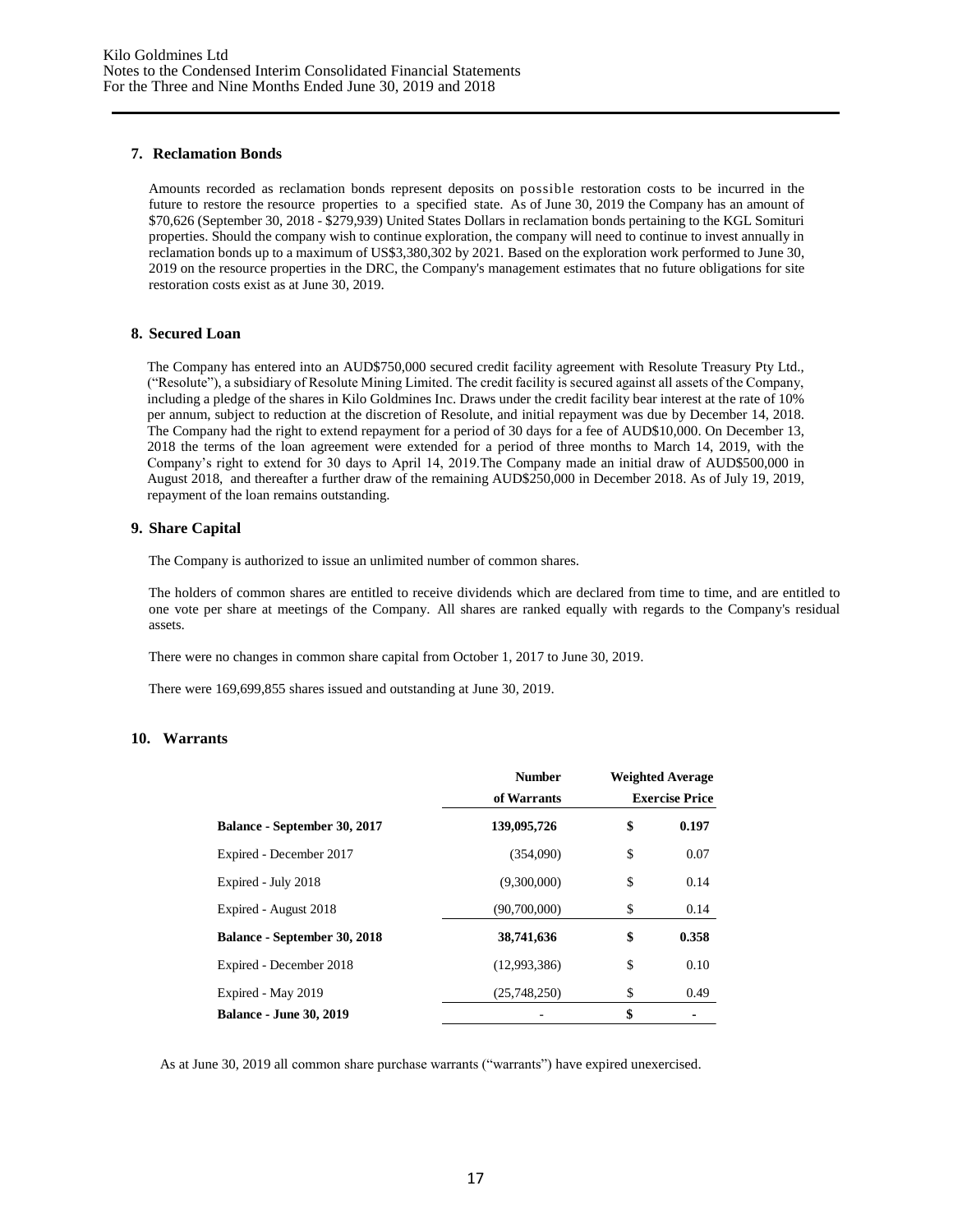#### **11. Stock Options**

- a. The Company has adopted a stock option plan for the Company (the "Plan"). Pursuant to the Plan, the board of Directors may, from time to time at its discretion, allocate non-transferable options to purchase shares to directors, officers, employees and consultants of the Company, and its subsidiary. Under the Plan, the aggregate number of shares to be issued upon the exercise of outstanding options granted thereunder may not exceed 16,900,000. Expiry dates and exercise prices shall be determined by the Board of Directors. The exercise price shall not be less than the market price.
- b. A summary of changes to stock options is as follows:

|                                     |                          |               | <b>Weighted Average</b> |
|-------------------------------------|--------------------------|---------------|-------------------------|
|                                     | <b>Number of Options</b> | <b>Amount</b> | <b>Exercise Price</b>   |
| <b>Balance - September 30, 2017</b> | 11,750,000               | 1,062,836     | 0.10                    |
| Cancelled                           | (1,350,000)              | (126, 630)    | 0.10                    |
| <b>Balance - September 30, 2018</b> | 10,400,000               | 936,206       | 0.10                    |
| Cancelled                           | (1,800,000)              | (150, 701)    | 0.10                    |
| <b>Balance - June 30, 2019</b>      | 8,600,000                | \$<br>785,505 | S<br>0.10               |

As at June 30, 2019, the following stock options were fully vested and outstanding:

| <b>Expiry date</b> | Number of<br><b>Options</b> |    | <b>Exercise price</b> |
|--------------------|-----------------------------|----|-----------------------|
| December 17, 2019  | 570,000                     | \$ | 0.10                  |
| June 3, 2020       | 200,000                     | \$ | 0.08                  |
| March 16, 2026     | 1,680,000                   | S  | 0.09                  |
| January 30, 2027   | 6,150,000                   | \$ | 0.10                  |
|                    | 8,600,000                   |    |                       |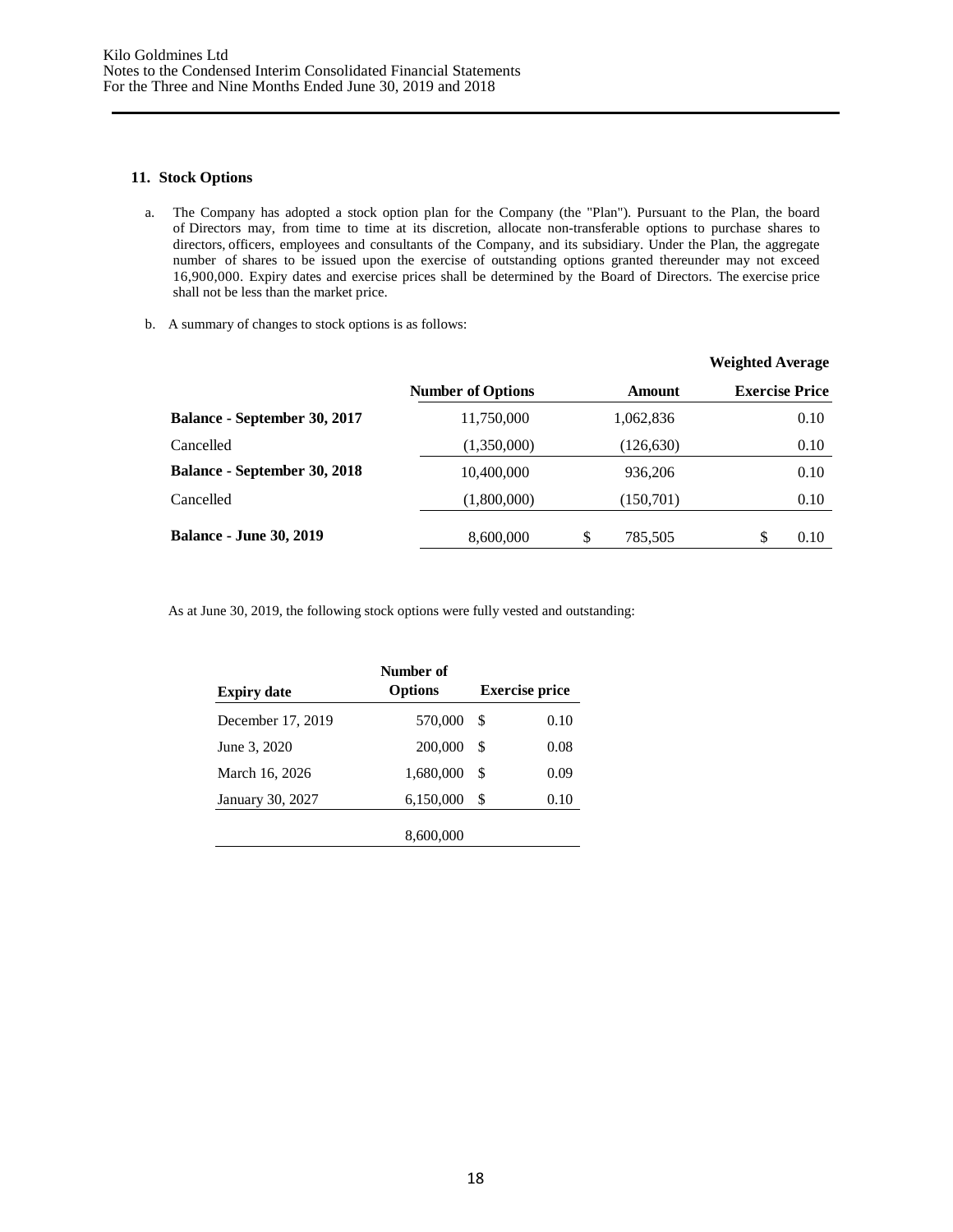#### **12. Related Party Transactions**

The Company considers key management to be its directors and officers. \*Since January 1, 2018, directors' fees have been accrued but not paid.

During the nine months ended June 30, 2019 the Company entered into the following related party transactions:

|                                                                  | 2019          |     | 2018    |
|------------------------------------------------------------------|---------------|-----|---------|
| Directors fees paid or accrued*                                  | \$<br>132,500 | \$. | 142,500 |
| Management and consulting fees paid or accrued to CEO<br>and CFO | 108,000       |     | 108,000 |
|                                                                  | 240,500       |     | 250,500 |

\* Since January 1, 2018 payment of all directors' fees has been deferred, As at June 30, 2019, accounts payable and accrued liabilities included \$365,300 (September 30, 2018 - \$165,000) due to various related parties disclosed above.

During the year ended September 30, 2018 the Company entered into an interest-bearing secured credit facility with a significant shareholder, Resolute (Treasury) Pty Ltd. As at June 30, 2019, AUD\$750,000 was due to Resolute, and interest amounting to AUD\$57,513 had been accrued. Refer note 7. A previous director of the Company is also the managing director and CEO of Resolute.

#### **13. Financial Instruments and Other Risks**

IFRS 7 establishes a fair value hierarchy that reflects the significance of inputs used in making fair value measurements as follows:

| Level 1 | quoted prices in active markets for identical assets or liabilities;                                |
|---------|-----------------------------------------------------------------------------------------------------|
| Level 2 | inputs other than quoted prices included in Level 1 that are observable for the asset or liability, |
|         | either directly (i.e. as prices) or indirectly (i.e. from derived prices) and;                      |
| Level 3 | inputs for the asset or liability that are not based upon observable market data                    |

Assets are classified in their entirety based on the lowest level of input that is significant to the fair value measurement. As at June 30, 2019, the Company's cash and cash equivalents are categorized as Level 1 measurement.

#### Fair Values

Except as disclosed elsewhere in these financial statements, the carrying amounts for the Company's financial instruments approximate their fair values because of the short-term nature of these items. Reclamation bonds, which are long term, are valued at amortized cost which approximates their fair value.

The Company's risk exposures and the impact on the Company's financial instruments are summarized below:

#### Credit risk

Credit risk is the risk of a financial loss to the Company if a customer or counterparty to a financial instrument fails to meet its contractual obligation. The Company is not exposed to any significant credit risk as at June 30, 2019. The Company's cash and cash equivalents and bid bonds are on deposit with highly rated banking groups.

#### Liquidity risk

Liquidity risk is the risk that an entity will not be able to meet its financial obligations as they come due. As at June 30, 2019, the liquidity risk is high as the Company has a working capital deficiency of \$1,392,450 (September 30, 2018 - \$382,003). All of the Company's current financial liabilities and receivables have contractual maturities of less than 120 days and are subject to normal trade terms. The Company has entered into and drawn down on a loan agreement for an A\$750,000 secured term credit facility from major shareholder Resolute (Treasury) Pty Ltd, a subsidiary of ASX-listed Resolute Mining Limited. The loan was due for repayment on March 14, 2019 and has not been repaid as of August 27, 2019. (Refer Note 2)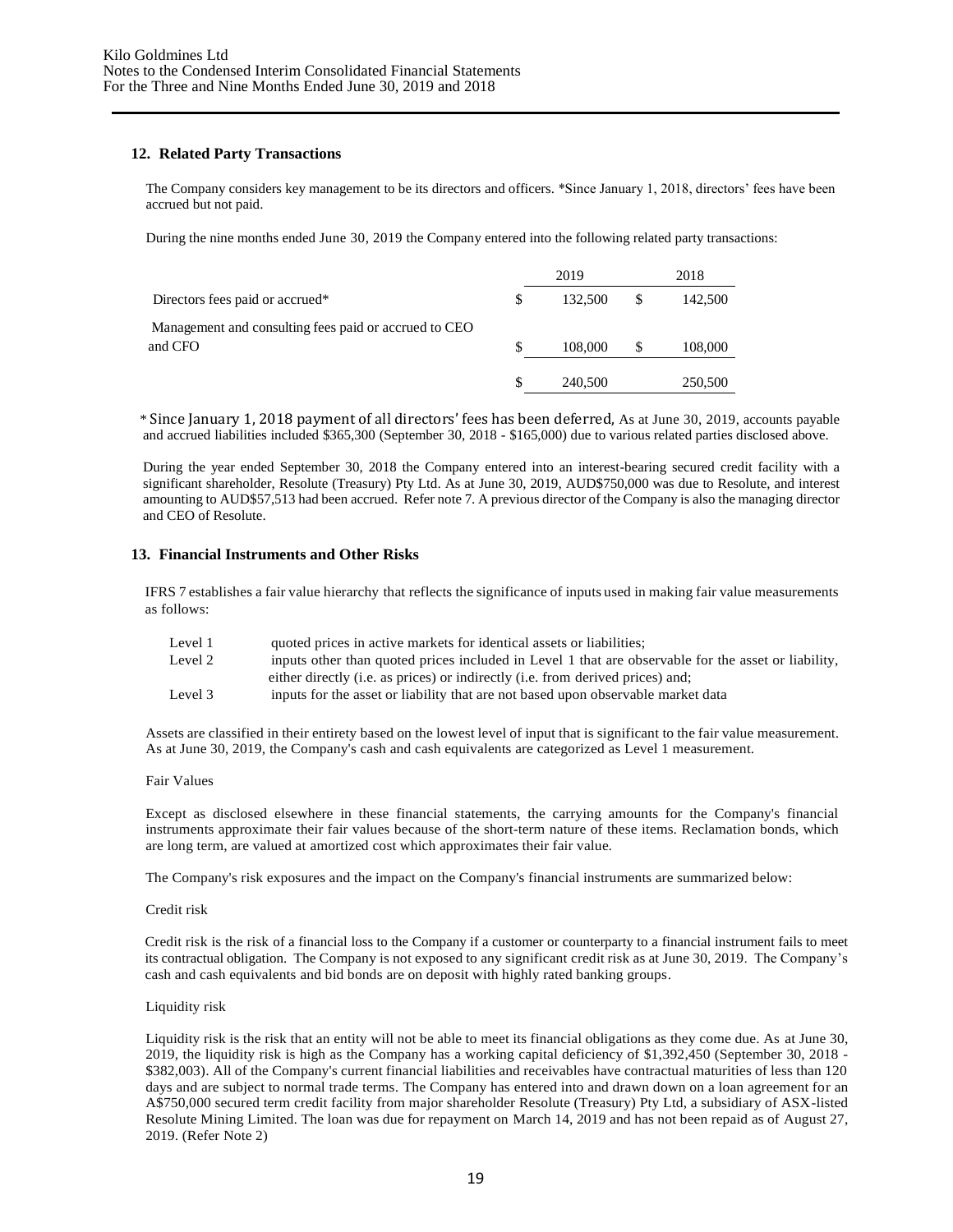#### **13. Financial Instruments and Other Risks** (continued)

Market risk

Interest rate risk

The Company has cash and cash equivalents balances. The Company's current policy is to invest excess cash when available in highly liquid money market investments such as banker's acceptance notes, treasury bills and guaranteed investment certificates. These short term money market investments are subject to interest rate fluctuations.

#### Foreign currency risk

The Company's functional currency is primarily the Canadian Dollar. The majority of the Company's operating expenses are transacted in Canadian Dollars and the majority of the Company's exploration and evaluation expenses are transacted in United States Dollars. As at June 30, 2019, the Company had cash of \$119,823 (September 30, 2018 - \$229,096), reclamation bonds of \$70,626 (September 30, 2018 - \$279,939), and accounts payable and accrued liabilities of \$292,424 (September 30, 2018 - \$12,168) denominated in United States Dollars.

As at June 30, 2019 the Company had secured loans payable of AUD\$750,000 (September 30, 2018 – \$500,000) denominated in Australian dollars. As at June 30, 2019, the Company also had accrued liabilities of 35,786 (September 30, 2018 – 35,786) denominated in United Kingdom Pounds Sterling.

The Company also conducts transactions in Congolese Francs ('CDF'), however the impact of currency fluctuations against the CDF is minimal.

#### Sensitivity analysis

Based on management's knowledge and experiences of the financial markets, the Company's management believes the following movements are "reasonably possible" over a three month period.

As at June 30, 2019, cash and cash equivalents include \$119,823 (September 30, 2018 - \$229,096) United States Dollars, reclamation bonds include \$70,626 (September 30, 2018 - \$279,939) United States Dollars, and accounts payable and accrued liabilities include \$292,424 (September 30, 2018 - \$12,168) United States Dollars, and 35,786 (September 30, 2018 – 35,786) United Kingdom Pounds Sterling, and a secured loan of Australian dollars \$750,000.

If the Canadian Dollar weakens (or strengthens) 10% against the United States Dollar with other variables held constant, the Company's expenses would decrease (or increase) by approximately \$13,350 (September 30, 2018 - \$65,894).

If the Canadian Dollar weakens (or strengthens) 10% against the United Kingdom Pound Sterling with other variables held constant, the Company's expenses would increase (or decrease) by approximately \$5,821 (September 30, 2018 - \$6,263).

If the Canadian Dollar weakens (or strengthens) 10% against the Australian Dollar with other variables held constant, the Company's expenses would decrease (or increase) by approximately \$68,438 (September 30, 2018 - \$46,537).

#### **14. Capital Disclosures**

The company's objective when managing capital is to raise sufficient funds to execute its exploration plan. At June 30, 2019, the Company's capital consists of shareholder's deficit in the amount of \$903,322.

The properties in which the Company currently has an interest are in the exploration stage; as such the Company is dependent on external financing to fund its activities.

The Board of Directors does not establish quantitative return on capital criteria for management. The Company does not have any externally imposed capital requirements.

There were no changes in the Company's approach to capital management during the nine month period ended June 30, 2019.